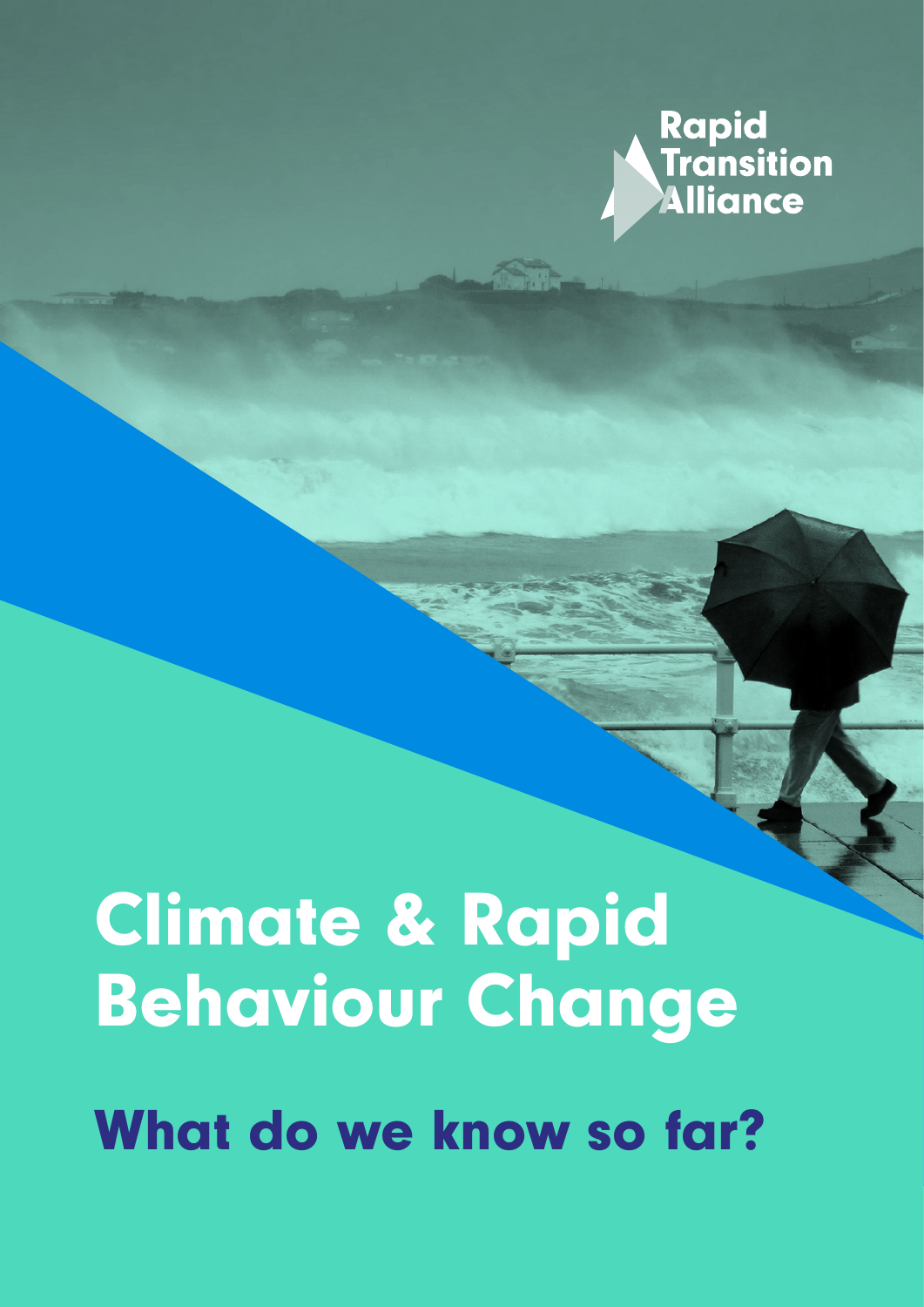# **CONTENTS**

| Introduction                             | 2              | <b>Diet</b>                      | 10 |
|------------------------------------------|----------------|----------------------------------|----|
| What do we know so far?                  | 3              | <b>Hazard awareness</b>          | 12 |
| Smoking                                  | $\overline{4}$ | <b>Behaviour change theories</b> | 13 |
| <b>Driving</b>                           | 7.             | What is working now?             | 17 |
| <b>HIV/AIDS</b><br>Antibiotic resistance | l8.<br>10      | <b>Questions &amp; lessons</b>   | 20 |

# Introduction

First, we can't imagine a situation being different. Then things change and we can't imagine going back to how they were before.

The summer of 2018 will be remembered for record-breaking extreme weather events ranging from temperature highs, to fires and floods from Japan to the United States and Bangladesh. This year is also when the world will take stock of progress towards internationally agreed action to control climate change. Climate scientists have taken a long, hard look at the likelihood of success and the action needed to deliver it.

When targets were set by the global community in Paris, in December 2015, to minimise climatic upheaval due to warming of the atmosphere, the agreement was to halt temperature rises "well below 2°C above pre-industrial levels and to pursue efforts to limit the temperature increase to 1.5°C above preindustrial levels."

The inclusion of the 1.5°C figure was argued for by the 'climate vulnerable' group of countries, and represented an important recognition of the severe consequences of warming not far in

advance of what has already happened since the advent of the industrial era. Vitally, the carbon maths of holding temperatures half a degree lower than the more commonly discussed 2°C implies a very different, more rapid and transformative agenda for action.

Several implications of this shift include:

- That current national pledges on reducing greenhouse gases and on plans for adapting to climate upheaval are not enough to meet crucial agreed targets and protect populations.
- While switches to clean energy systems are accelerating and impressive, the necessary global rate and scale of change in terms of energy, land, urban, infrastructure and industrial systems is larger and has no exact historic precedent.
- There could be a 'win-win' in changing our food system to be more climate friendly, with diets becoming healthier and land use changing to be more climate proof and climate friendly.

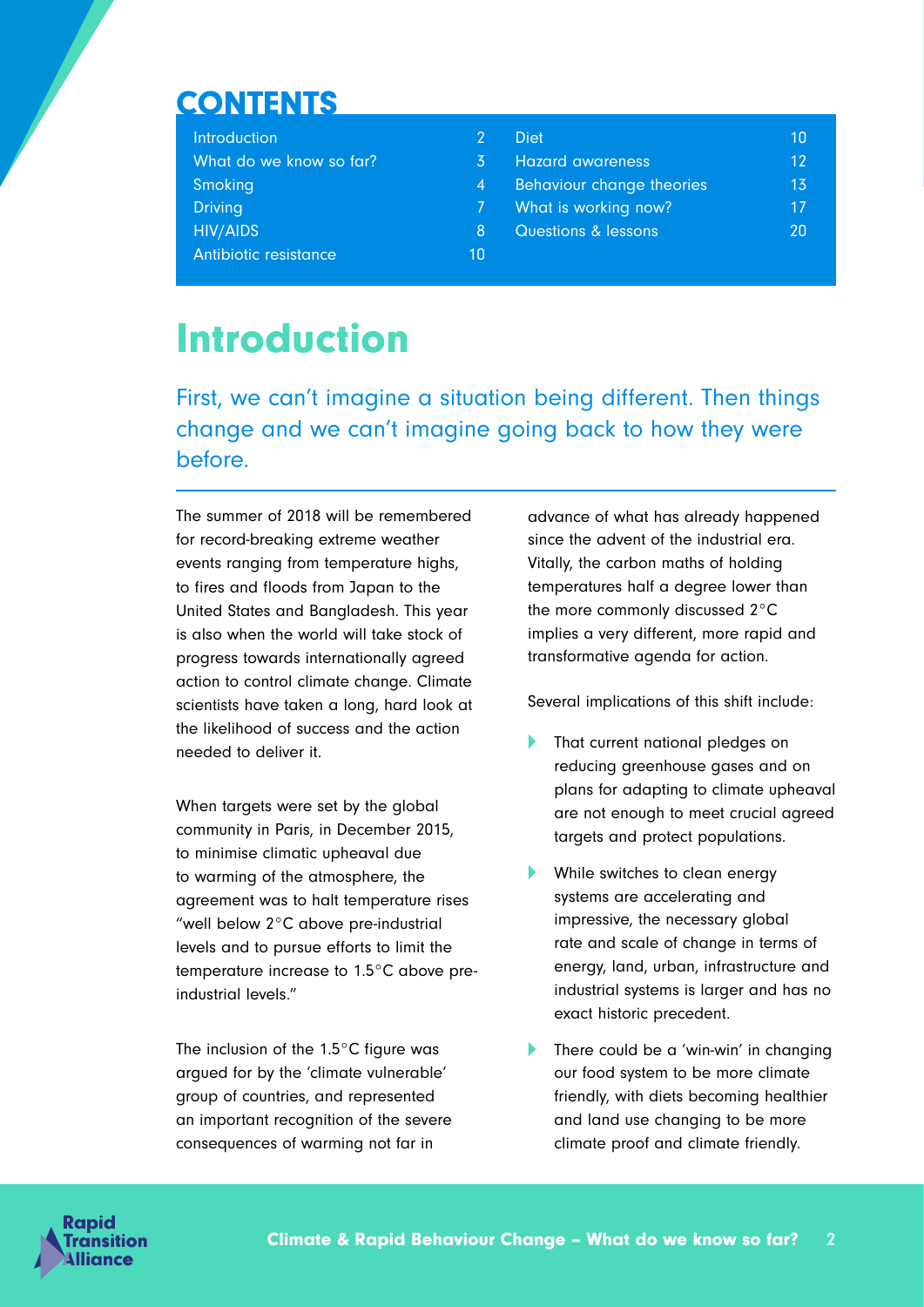- A very large redirection of finance and investment will be needed to switch out of old, polluting infrastructure and introduce 'low emission' buildings, transport systems and more.
- $\blacktriangleright$  Critically, there is great potential to achieve positive change in two areas that, so far, have been largely marginalised: reducing the demand for things that are making climatic upheaval worse, and changing some of our more damaging behaviour.

This report focuses on this last point which, we believe, has been insufficiently explored in relation to global warming. We say that because, in recent decades and in many other areas of public health, huge effort and resources have gone into changing ways of behaving that we have learned are very damaging to ourselves and people around us, such as smoking. After a summer of lethal extreme weather events, it is becoming clear too that disruption of the climate is a major public health issue.

Equally clear from a scientific point of view, is that without significant and rapid behaviour change, specifically among the world's highest polluters, the task of staying below 1.5°C will not be possible. The good news is that more is known about successfully changing previously widespread and damaging behaviour change than typically gets acknowledged within the climate debate.

Lastly, when the need for 'rapid transition' is mentioned, it is an acknowledgement that the climate is changing faster than we are. And that we need to make rapid

shifts in how we live, work and run the economy, so we can all thrive, fairly, within planetary ecological boundaries. We mean rapid transition that demonstrate examples of change whose speed and potential scale respects key thresholds – such as the globally agreed 1.5°C degree upper limit on global warming – and which advance social justice. In practice, these are clear, quantifiable changes in our values, behaviour, attitudes, and use of resources, energy, technology, finance and infrastructure that will take place over the next five to ten years.

# What do we know so far?

Things change. It's one thing that is reliable. But the climate is changing faster than the attitudes and behaviour of the people most responsible for causing its disruption. Now, in the face of potentially runaway climatic upheaval and corrosive inequality, the world needs change faster than anything governments are planning for.

All societies have old cultural roots. Folk wisdom says that you can't teach old dogs new tricks. But is that true? There are plenty of examples where societies have identified well-worn patterns of behaviour that they realise are self-harming and destructive, and have sought to change them.

Those in positions to influence events are challenged to learn from where, when and how things have changed very quickly. Then a greater shared understanding of what works can be nurtured to create action at the scale and

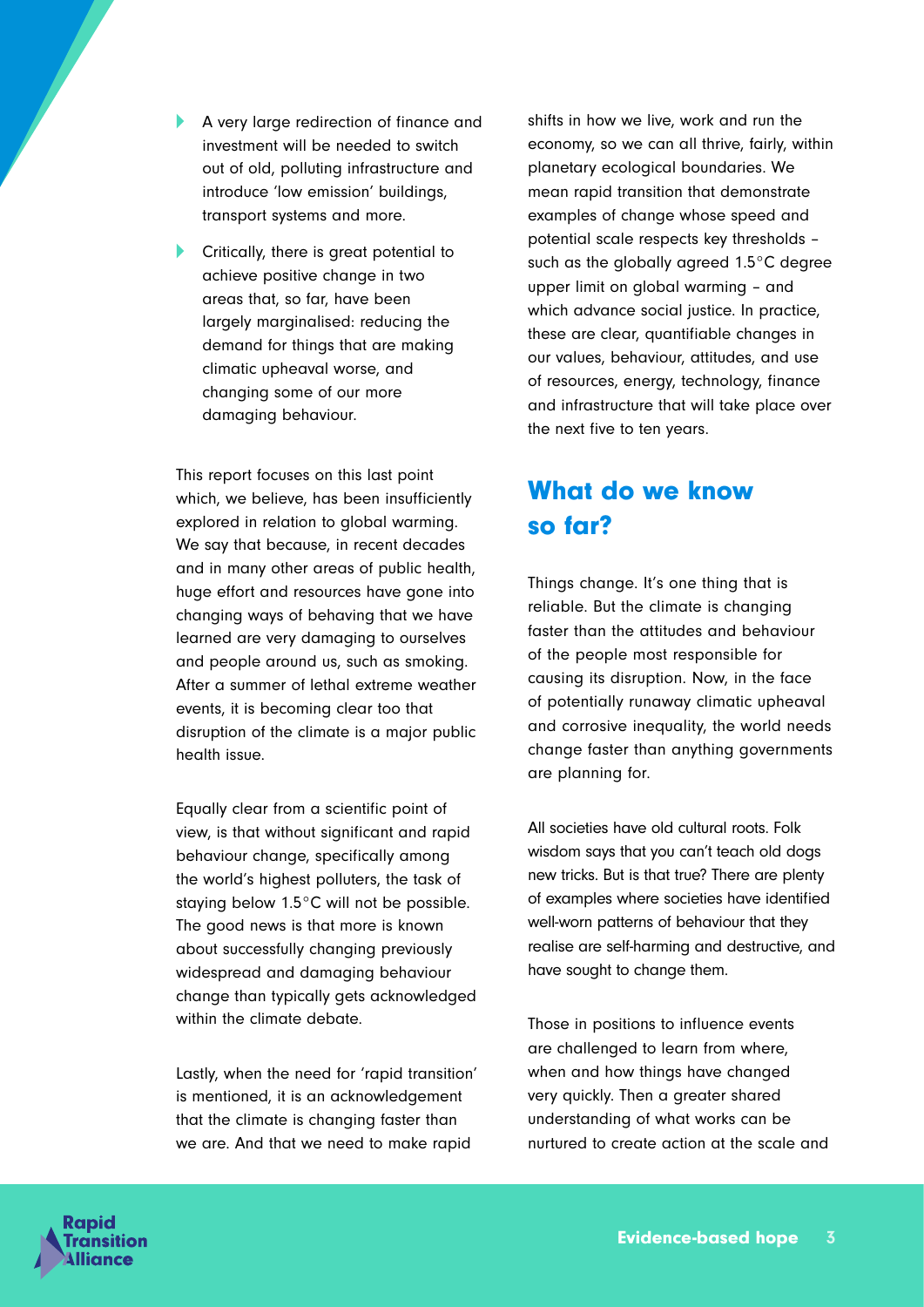speed needed. Enough evidence-based hope has the potential to remove excuses for inaction and illuminate ways ahead for progressive, rapid transition.

History show that many elements can enable and sustain successful transition – from regulation, to technology, finance and new infrastructure, popular social mobilisation, shifts in social norms and behaviour change.<sup>1</sup> All will be required to maintain a habitable climate and meet the goals of the Paris Climate Accord. None will work in isolation and they are interconnected. Finance, for example, can move out of fossil fuels and private transport into renewables and mass transit systems. A shifting sense of what we regard as normal results in new regulations, and these then normalise and generalise behavioural change.

This report looks at one part of the puzzle that tends to get lost in discussions about the possibility of rapid transition, often because it is assumed to be too hard to change. Yet stopping dangerous climate

change and the passing of planetary boundaries means humankind as a whole, but specifically wealthier populations, consuming differently and less. Both involve changing how high-emitting social groups live and consume. Attempts to change behaviour that is damaging can face opposition from those who argue that people should be free to choose what harm they do to themselves. Yet it is a different matter when such behaviour also harms others and pass on significant costs to the rest of society. Such debates have been woven extensively around smoking and drinking, as – even where the behaviour can be successfully isolated to prevent direct harm to others – typically, the rest of society is left, for example, to pick up large health costs.<sup>2</sup> What do we know has worked in bringing about behaviour change in cases like these? We know a lot, and most importantly we know that even where difficult and highly addictive behaviours are concerned, and some promoted by powerful corporate interests, change in short periods of time is possible.

# Changing behaviours known to have damaging consequences: what has worked?

# Smoking – another damaging emission

Smoking was, for a long time, promoted by an industry that knew about, but publicly denied, knowledge of the harm its product caused. Comparisons are

close and disturbing with oil companies like ExxonMobil were aware of climate change as early as  $1977<sup>3</sup>$  Yet they publicly refused the reality and engaged in misinformation on the issue.<sup>4</sup> A powerful commercial lobby pitted against a scientific community, about the impact

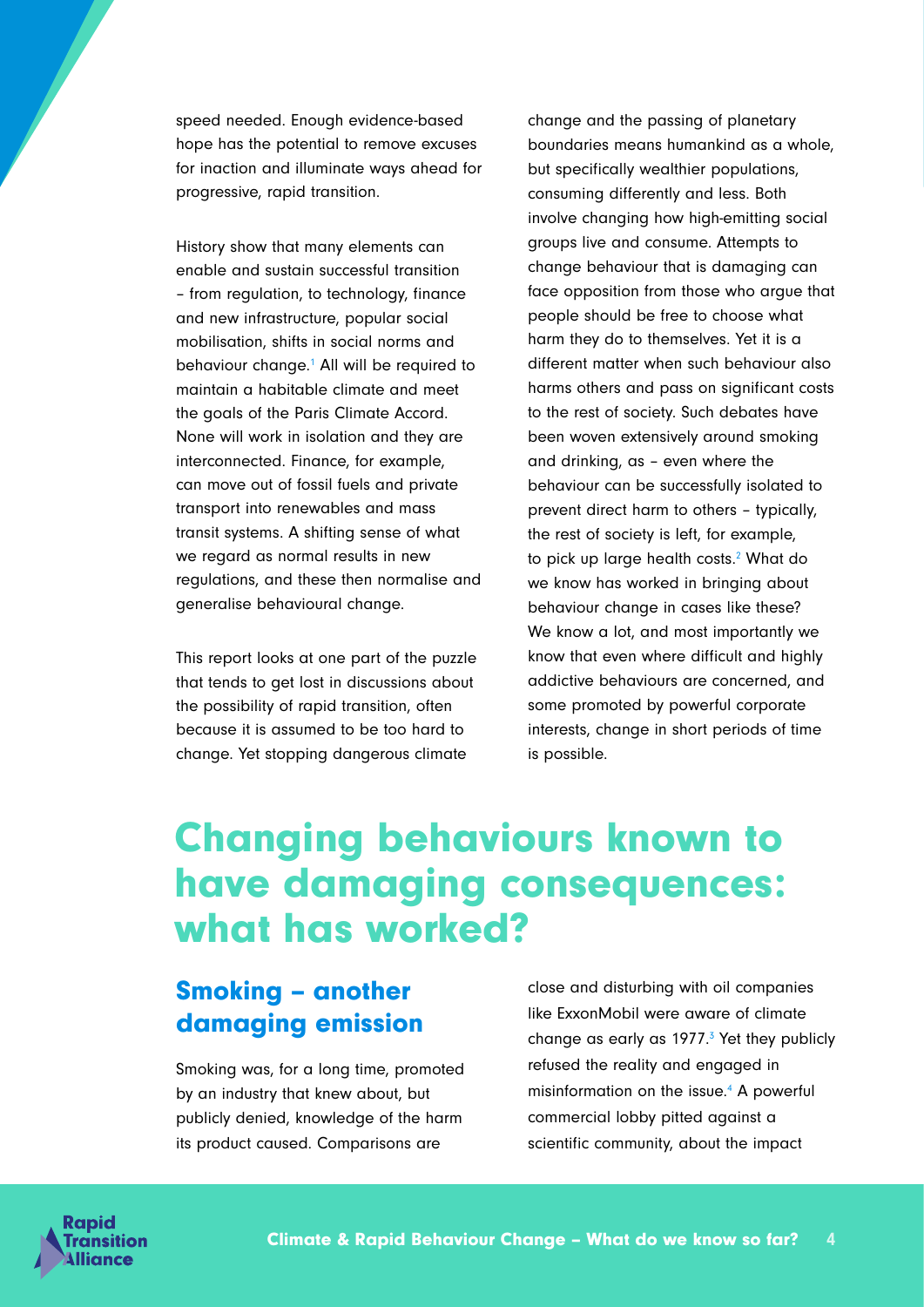of an everyday product used by a large proportion of the population. Trying to change people's behaviour in the face of corporate interests sowing doubt about the need for action, and the depth and nature of change needed, is something we face today with climate change. But it was achieved with tobacco, a highly addictive product, and relatively quickly. What can be learned from how it was done?

In terms of how you shift engrained behaviours, decades of public health experience provide insights, for example, from another kind of toxic emission. The biggest indicator of stopping smoking, according to public health officials is whether you 'believe' you will stop. Getting to that point requires a comprehensively designed approach – but we do know what works.

In wealthy nations like the UK, smoking is in long term decline, with an official ambition to see 'a tobacco-free generation by 2025'.<sup>5</sup> Today, less than one in five adults still smoke.<sup>6</sup> But in the early 1970s, over half of men and over 40 percent of women smoked.<sup>7</sup> So public health authorities are applying the lessons of what has worked already to see a generational shift in a behaviour that is particularly difficult to change, because it is known to be powerfully addictive.

- Think a generation ahead, by acting to prevent the uptake of the damaging behaviour – smoking – by young people through education and awareness- raising.
- making the product related to the damaging behaviour – tobacco – less affordable.
- preventing the promotion of the product related to the damaging behaviour – tobacco and cigarettes and their association through advertising with healthy things like sport.
- insisting on negative branding- placing images of cancer victims on cigarette packets. Raising awareness of the harm caused by consumption of the product, to the self and to people near to you who you care about. Research by Canadian authorities found that increasingly graphic depictions of the internal harm caused by smoking on cigarette packets was an effective dissuader.<sup>8</sup>
- effective regulation of the harm-causing tobacco products.
- reducing people's exposure to secondhand smoke, such as regulating against smoking in public and shared domains.
- supportive programmes and services to provide therapeutic group and individual intervention for smokers.

Graphic health warnings work best with 'light' smokers. Hand holding, social belief that 'thousands of others like you stopped' – 'never give up giving up' work best with heavily addicted smokers.

understand and employ the power of social networks – just as a network can spread harmful behaviour, it can also help end them. A person is 34% more likely to quit smoking if a co-worker does so, 36% if it's a friend, and  $67\%$  if a spouse.<sup>9</sup> Public health campaigns – such as 'Stoptober' – by creating virtual communities, can be

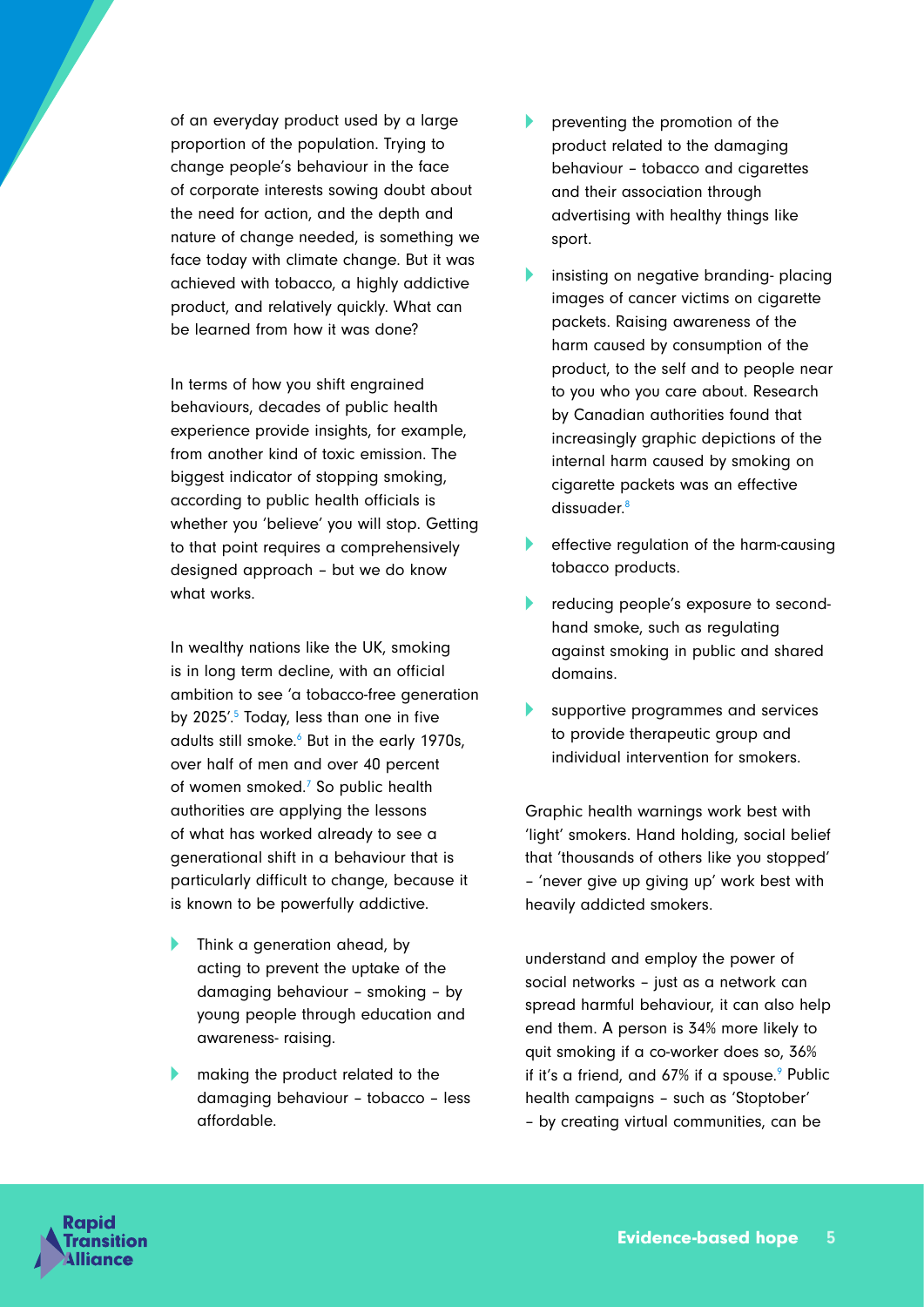cost-effective and help create positive social contagion effects. For every £1 invested in measures to control tobacco, an estimated £11.38 is saved over the lifetime of the smoker.

Much research acknowledges the need to recognise the often complex issues and circumstances in people's lives that lead to them engaging in damaging behaviour. This means that many push factors also need to be addressed, such as people facing a lack of opportunities in life, to stress and being socially isolated, which can increase risks.

Perhaps the biggest insight, which contradicts a key, recent fashion in economic policy, is that there is no

Figure 1. UK policy interventions to change smoking behaviour

effective 'nudge' strategy to achieving the outcome of changed behaviour to reduce smoking. Comprehensive and targeted approaches incorporating official acceptance and commitment to tackling the issue, followed by education, regulation, support and culture shift have been the ingredients of success.



unborn baby of oxygen SMOKEREE



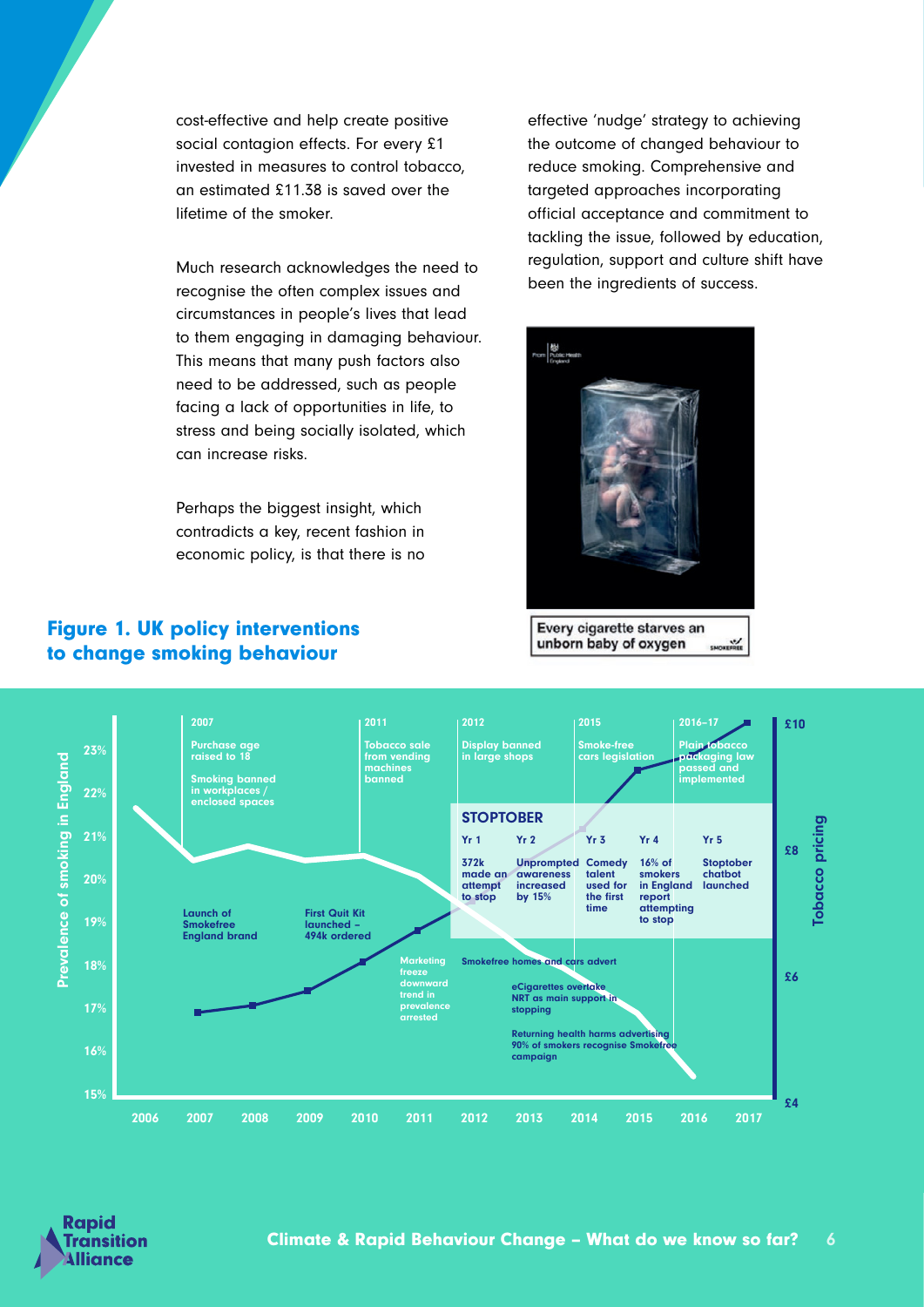# **Driving**

If the figures for death and physical harm relating vehicles were the result of a disease, it would be described as an epidemic and a public health emergency. Things are still bad today but many industrialised countries have improved beyond recognition in recent years. To achieve that change, it involved changing people's perceptions of risk about their own behaviour, raising awareness of the resulting harm to self and others, persuading people to leave their cars at home and take different forms of transport if they planned to drink, and changes to vehicles themselves and the physical driving environment. Climate change requires a more realistic understanding of the risks that result from what we do, and for us to change our transport behaviour, to use cleaner, more efficient and healthier forms of getting around. It means designing out the need to drive as much as possible and producing better vehicles. To tackle climate change, what can we learn from how change has already been achieved?

In common with most wealthy countries, vehicle traffic has increased vastly in the last half a century. Not only has this had a huge environmental impact, contributing to climate change, but the way people drive has led to traffic accidents becoming one of the leading global causes of death and injury. Globally, each year 1.25 million people are killed in road accidents and between 20–50 million more are injured (air pollution related to traffic emissions causes many more premature deaths).<sup>10</sup> Such accidents are the leading cause of death for young people aged 15–29.11

Car use in the UK was 20 times higher in 2016 compared to 1949, but the risk of being injured or killed fell almost every year from 1949, when there were 165 deaths for every billion miles driven, and fell consistently and significantly since the turn of the millennium to 2015 when there were only 5.4 such deaths.<sup>12</sup> The dramatic change is attributed by authorities to changes in the structural driving environment and changes in driver behaviour:

- improvements in education and training;
- improvements in vehicle technology and highway engineering;
- improvements to trauma care;
- the introduction of road safety policies, such as speed limits and speed cameras;
- enforcement of legislation;
- and behavioural change.<sup>13</sup>

Changing harmful behaviours related to driving has, like smoking, been a major focus of concern. Public health and safety campaigns have tended to focus on three key bits of behaviour: the wearing of seat belts, drink driving and speeding.<sup>14</sup> In all three areas, again like smoking, the potential harm to the person engaged in the behaviour, and to the people around them, have been the focus of campaigns for change. In most cases, they have concerned attempts to make people behave in accordance with laws already in place, and been done in tandem with measures to improve enforcement and change offenders behaviour, for example by retraining drivers.

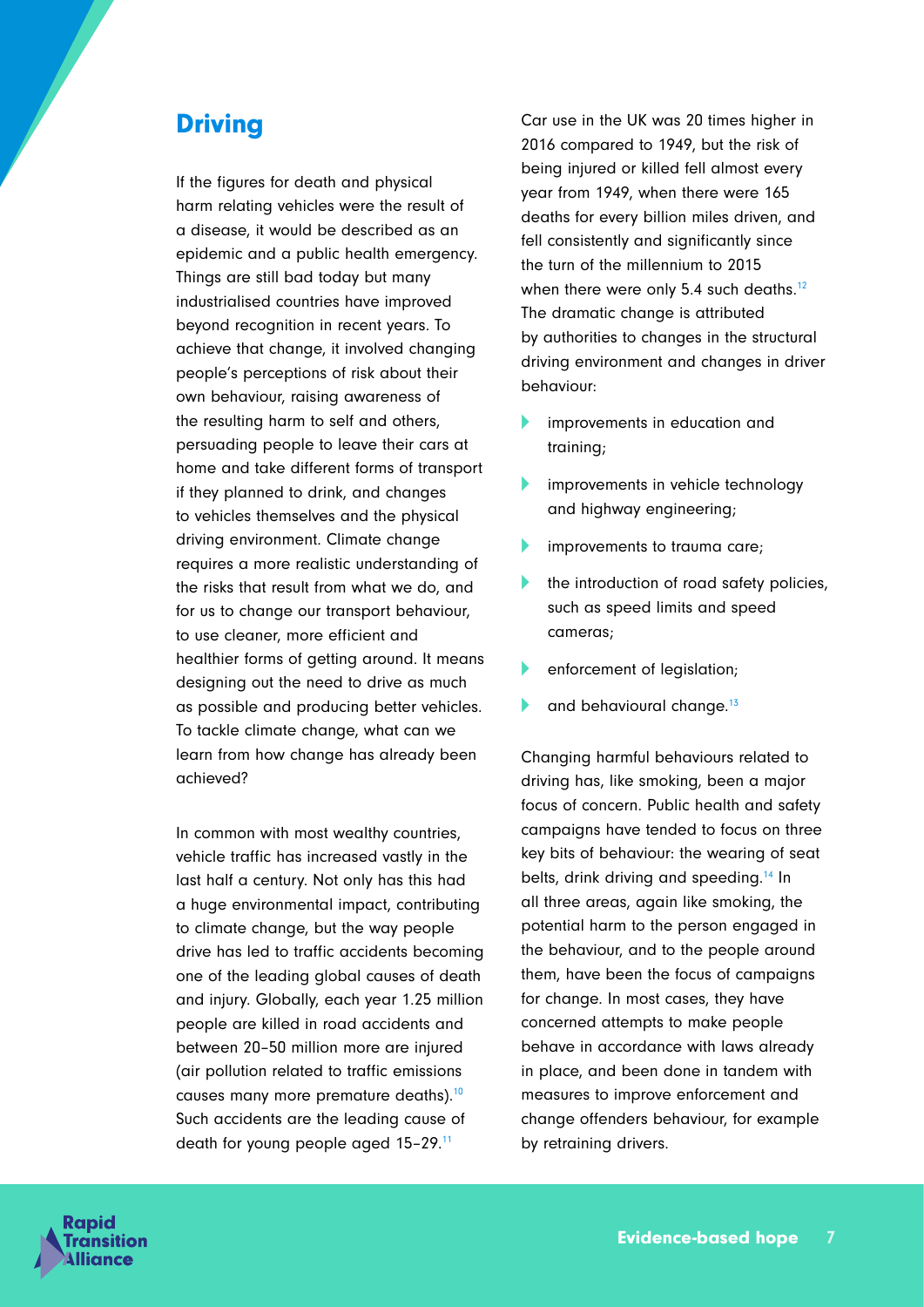#### Seat belts

The 1970s saw the iconic public safety campaign 'Clunk-Click Every Trip', which sought to conjure and embed the physical activity of putting a seat belt on. Also, like more recent anti-smoking campaigns, shock tactics conjuring potential harm were used, such as adverts and billboards asking: 'How would you like your face smashed in?'

#### Speeding and drink driving

With laws controlling speeding and forbidding drinking and driving already in place, but a high prevalence of dangerous driving linked to speed and alcohol, the challenge was to shift social norms to make the behaviours unacceptable, whilst also focusing on legislative enforcement. Slogans like 'Kill Your Speed. Not a Child' and seasonally targeted campaigns like 'Drinking and Driving Wrecks Christmas' were common in the 1980s and 1990s. 'Dying for a drink' was a more recent approach. A strong focus on raising awareness of unforeseen and unintended consequences of what might have been considered 'normal' behaviour was a common factor.

One point about these deliberate attempts to shift harmful behaviour, is that they have been maintained and consistently applied over decades.

# Safe sex, public health and the HIV/AIDS revolution<sup>15</sup>

Sometimes there are wholly unintended, negative consequences from doing things that are entirely natural. They result from

a lack of awareness of a problem, or the risks of certain behaviour. When the life-threatening problem of HIV/AIDS emerged, it resulted partly from human intimacy, an area of our lives in which it can be very difficult to talk about issues of risk, let alone change behaviour. That change was achieved is a testimony to our capacity to address very difficult problems. From a climate change perspective, there are perhaps lessons to be learned for the comprehensive nature of the approach needed for change to occur.

In 1980, a resident of San Francisco became the first person in the USA subsequently known to have HIV/AIDS and the condition is still a major global public health issue. But it is no longer among the world's top ten causes of death, and from being responsible for 1.5 million deaths globally in 2000, by 2016 that number had fallen to 1 million. According to the World Health Organisation (WHO) from 2000 to 2016, new HIV infections fell by 39%.16

Key to reversing to the lethal trajectory of HIV/AIDS was identifying vulnerable population groups, developing antiretroviral treatments (ART), demystifying and tackling prejudices surrounding the condition, and developing accessible services for those at risk and those infected. Among those at risk are men who have sex with men, people who inject drugs, sex workers and their clients and prison populations. Obstacles highlighted by the WHO to even more rapid progress are the range of legal and social issues faced by at-risk groups that make access to testing and treatment more difficult.

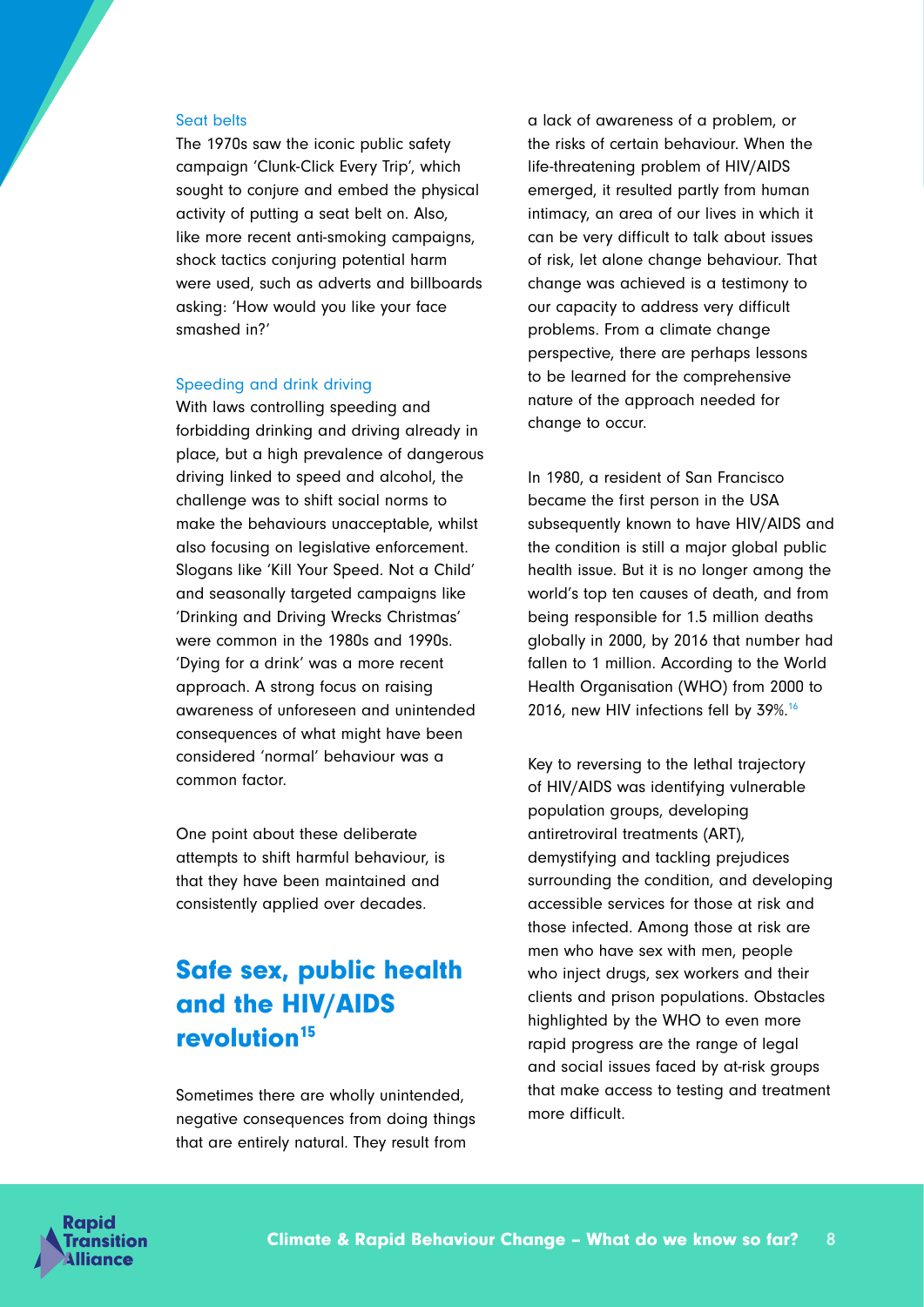Between 2000 and 2016, new HIV infections fell by 39%, and HIV-related deaths fell by one third with 13.1 million lives saved due to ART in the same period.17 This achievement was the result of great efforts by national HIV programmes supported by civil society and a range of development partners.

Even so, an intense period of learning, around the world, has led to the development of effective treatment and prevention regimes and a good understanding of what constitutes best practice. For example, HIV testing should be voluntary and include: informed consent, confidentiality, counselling, correct test results, and connection in terms of being linked to care, treatment and other services. Improved prevention has been based on targeted risk reduction, such as:

- **A** Promotion of male and female condom use.
- **A Provision of easily accessible testing** and counselling for HIV and other STIs.
- **A Provision of easily accessible testing** and counselling linked to tuberculosis care, as the most common illness and cause of death among people with HIV.
- A Voluntary medical male circumcision known to cut by 60% heterosexually acquired HIV infection in men.
- **A Provision of antiretroviral drug use** for prevention which can reduce transmission to a sexual partner by 96%, and used pre-exposure, can block infection when taken by HIV-negative people.

The key to tackling the spread of HIV/ AIDS has been programmes promoting harm reduction for people who inject and use drugs, a particularly vulnerable group whose lives can be chaotic. This has meant overcoming forms of prejudice to provide, for example, sterile injecting equipment, including needles and syringes, to drug users, for each injection to stop the sharing of equipment and drug solutions. Similarly, it has meant treatment of dependence, and providing drug, opioid substitution therapy, along with needle and syringe programmes.

Eliminating mother-to-child transmission of HIV during pregnancy, labour, delivery or breastfeeding has required another targeted and successful intervention. Without programmes rates of HIV transmission from mother-to-child can be between 15-45%. But the provision of antiretro viral (ARV) drugs as soon as possible during pregnancy and breastfeeding can prevent the transmission of infection.

In 2016, over three quarters (76%) of the estimated 1.4 million pregnant women living with HIV globally received ARV treatments to prevent transmission to their children. Real ambition has characterised the global response too, with the WHO recommending anti-retroviral therapy (ART) to treat all people living with HIV, raising the number of people eligible for ART from 28 million to all 36.7 million people living with HIV. By mid-2017, 20.9 million people living with HIV were receiving ART globally. The target is now to end the AIDS epidemic by 2030.<sup>18</sup>

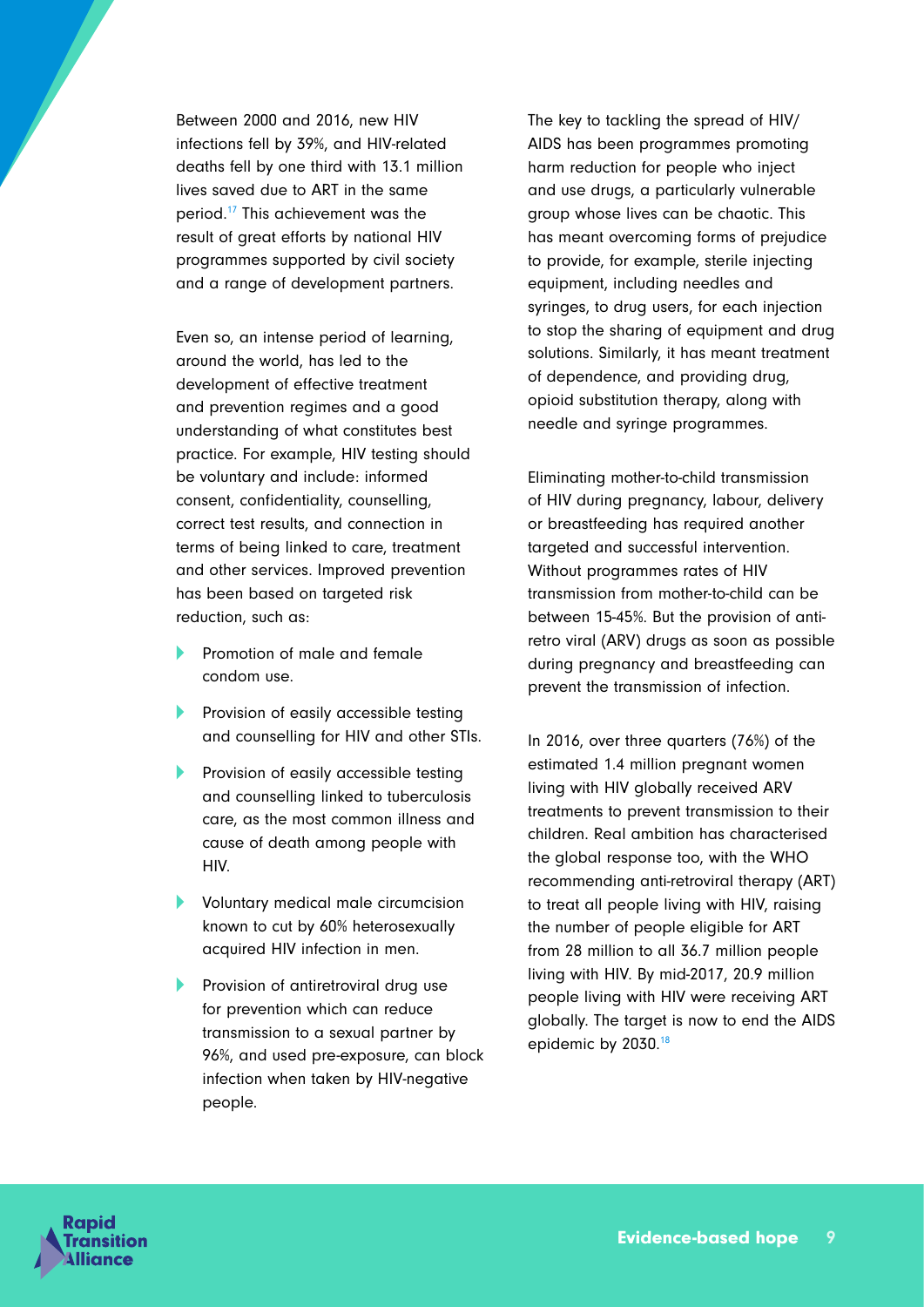### Antibiotic resistance

Although a relatively recent discovery in human health, antibiotics quickly became taken for granted. So much so that many people simply assume a wide range of illness that once were lethal can now be easily cured with a course of antibiotics. Their subsequent overuse has left the medical community deeply concerned that we stand to lose the benefits of one of the great medical discoveries of the 20th century. Similar to climate change, one of the biggest problems concerned health officials have found is that 'people don't care' about the issue. There was a widely held assumption that 'if it's that important, the government would act.' The challenge has been to take an issue which, if perceived as a threat at all, was seen as a 'future threat', to making people understand that it had immediate impacts on people, and especially children, now. Their message was 'keep antibiotics working.' Lessons are emerging about changing behaviour on this issue that might now inform change in the light of the climate challenge.

The discovery of antibiotics ushered in a golden period of disease prevention and cure. Because of them, a handful of generations have been able to live secure in the knowledge that they could be cured or live free from a host of conditions that would have been likely death sentences to their very near ancestors.

But overuse and misuse of antibiotics has radically reduced their effectiveness and led to the rise of antibiotic resistant strains of infections. To prevent the catastrophic further loss of antibiotics, there are

programmes to change behaviour amongst both patients and those prescribing medicine.

A campaign titled 'Keep Antibiotics Working' by Public Health England was introduced to help meet the government's target to halve the inappropriate prescription of antibiotics by 2020. One way to do that was to change people's behaviour as patients to reduce public pressure on GPs to prescribe.

A six-week regional pilot programme in the north-west of England led to surprisingly rapid, significant change. It connected with 1.2 million people using social media and was supported by 6,400 local partners which included GPs, pharmacies, local authorities and children's centres. After just six weeks, the campaign had a demonstrable effect, with fewer people reporting that they would ask their GPs for antibiotic prescriptions, and GPs reporting nearly one-in-ten (9%) fewer requests.<sup>19</sup>

# Changing diet

The global food system plays a huge role in the issue of global warming. Agriculture is a major user of energy and fossil fuels and a source of greenhouse gas emissions in other ways, such as through livestock. How we farm also has a profound, relative effect on how carbon is absorbed into the soil or released into the atmosphere. What we eat has a huge impact too. Some diets – such as those more based on plants than animals – are much more climate friendly. Again, a great deal of insight into how positive behaviour changes our relationship towards food has

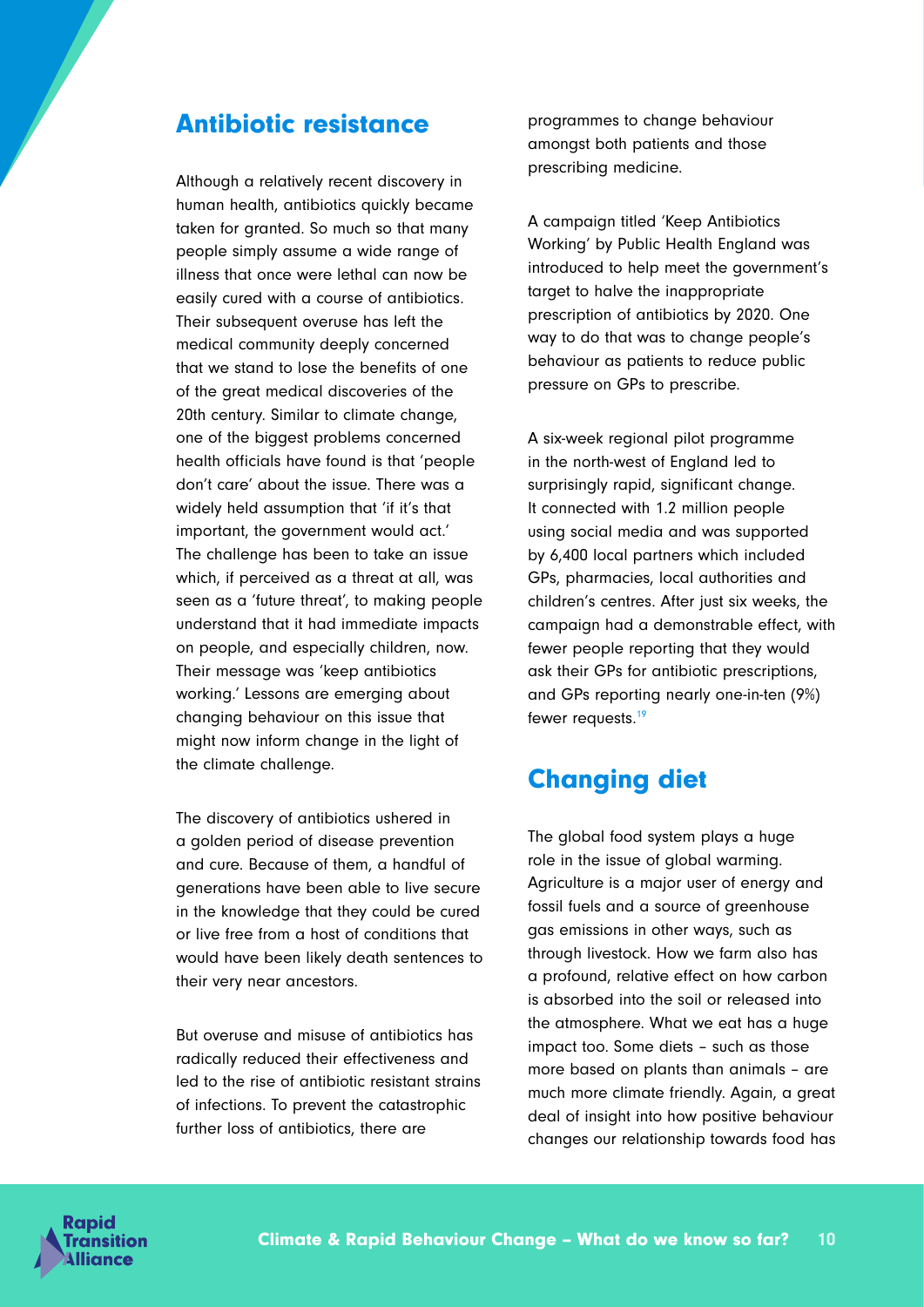developed over time. Patterns of eating can change relatively quickly. In addition to the rise in meat eating internationally, there is also evidence of counter-trends in some societies, such as an increased uptake of vegan diets. What can public health research on diets contribute to the climate debate?

Changing what, and how much, we eat is a pervasive concern in wealthy countries. In a global perspective, it can seem incongruous that there are fairly equal numbers of clinically overweight and malnourished people in the world. But even in richer nations, obesity is not simply the result of overeating but poor diet often associated with actual and relative poverty. The scale of the problem, and the size of the profitable industry that has grown up around dieting, means that how to change eating habits and switch to 'healthy living' is also well-researched.

Structural, environmental and economic considerations create the context in which different eating behaviour is more or less likely. High calorie, poor nutritional quality food, actively promoted by food retailers creates an environment in which poor diet is more probable. Marketing experts speak of helping companies make their products more 'mentally and physically' available. A combination of advertising and the point of sale promotion of chocolate and other high sugar content foodstuffs do just that. Regulating the price and promotion of foods and drinks known to be unhealthy in this way is one important way of altering the environment and helping to change behaviour. Another key factor is the design of the built environment and whether or not it encourages or deters physical activity. A

transport system that encourages driving and discourages walking, for example, will lock-in less healthy lifestyles and, through vehicle emissions, create more health problems.

When it comes to individual and group behaviour, that happen within a given food and economic environment, a range of interventions are well understood to be effective changing the way people behave.<sup>20</sup>

Approaches such as self-monitoring and self-regulation, using techniques like goal-setting, prompting, self-monitoring, feedback on performance and reviewing goals are seen consistently to be effective tools to change behaviour. Teaching a different behaviour, recording it, such as by writing a food diary, and having strategies to cope with relapses, can all successfully change behaviour.

To encourage physical activity, effective techniques include behaviour prompting, such as telephone reminders, like with diet, self-monitoring by writing an activity diary, personalised messages relevant to a person's situation and progress, and goal-setting, like taking so-many steps per day.

Targeting both diet and activity levels at the same time tends to lead to more effective weight management, as does having a supportive social circle. Regardless, long-term behaviour change is challenging.

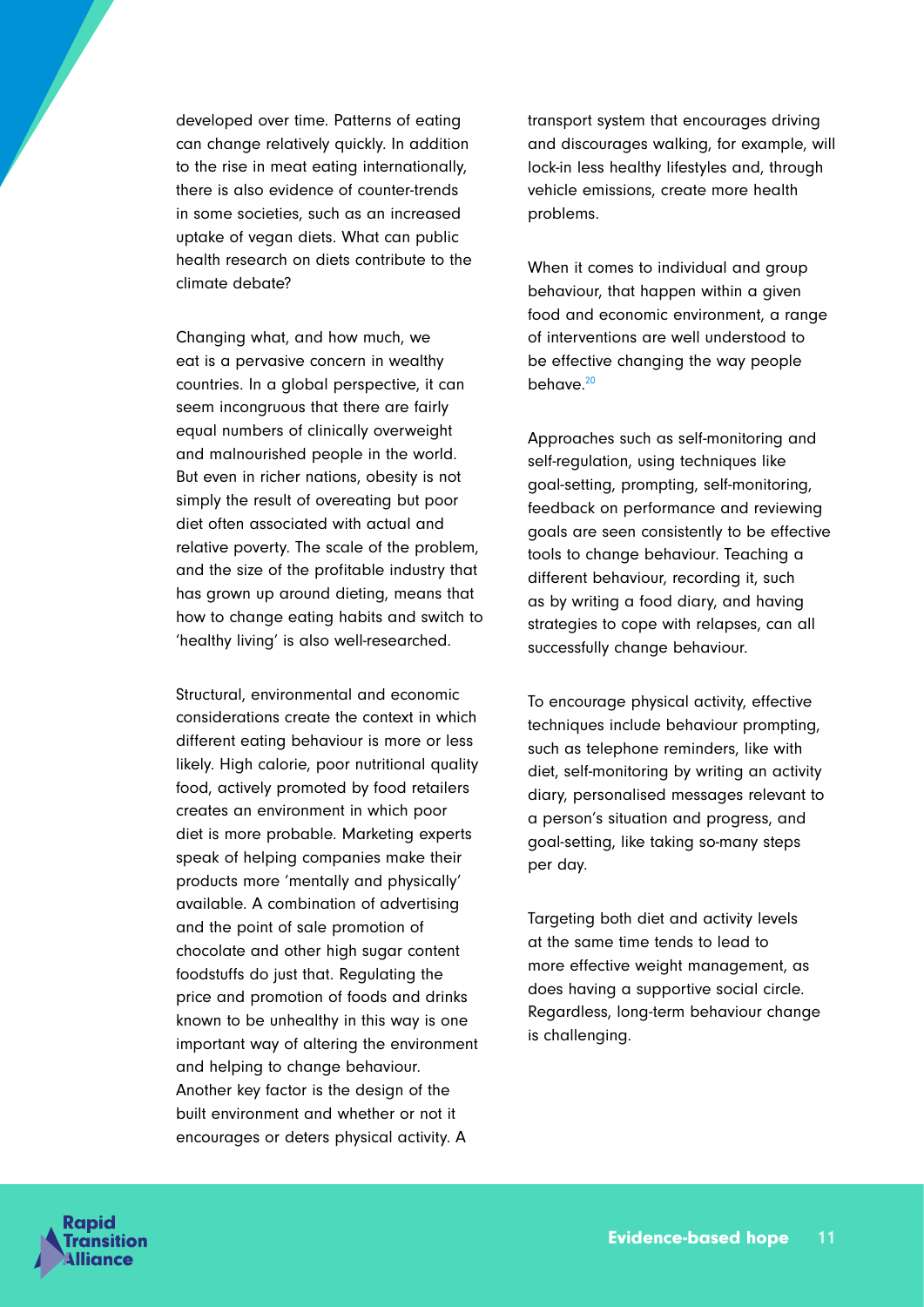# Extreme hazard awareness: reducing disaster risk through rapid behaviour change

In a bad year, sudden onset natural hazards – most notably floods, windstorms, earthquakes and volcanic eruptions – take close to one third of a million lives. Despite this, awareness and understanding of natural threats within at-risk communities, in particular in less industrialised nations, is poor at best. Consequently, reducing disaster risk, when the realisation of a natural threat is imminent, becomes critically dependent upon the urgent and rapid change in people's perception and action, from lack of awareness of risk and inertia to understanding and effective response. Nowhere is this demonstrated better than in communities located on the flanks of volcanoes.

At least 1,500 volcanoes on the planet are in eruption or have the potential to erupt. In less industrialised nations, where volcanoes are often poorly monitored, if at all, and eruption records sketchy, local populations can be in complete ignorance of any threat. If there has been no eruption for centuries, they may not even know that their local mountain is a volcano. In such situations, where awareness of risk is low to non-existent, any period of volcanic unrest that might presage an eruption requires a rapid transition in the appreciation and understanding of the local population in relation to the growing threat. Failure to do this can quite easily result in a major catastrophe and the loss of many lives.

Two examples from the last fifty years illustrate how this can work and what happens when it doesn't.

#### Rabaul, Papua New Guinea, 1994

The city of Rabaul, on the island of New Britain, sits on the edge of a giant volcanic crater or caldera. In the mid-1980s – following more than half a century of quiescence – a dramatic increase in seismic activity and a swelling of the ground surface warned of fresh magma rising towards the surface. Staff at the Rabaul Volcano Observatory (RVO), and emergency managers, launched a crash programme designed to educate the population in the dangers presented by a new eruption and in how to respond. This included training exercises and evacuation drills. Eventually, the unrest subsided without an eruption and life returned to normal. Then, on 17 September 1994, violent earthquake activity began, accompanied by major swelling of the ground surface. As the situation worsened, the RVO progressively raised alert levels. By the time, however, that an evacuation was called, most of the population had already left. The eruption began after just 27 hours of activity, but only two lives were lost; one to lightning, another to road traffic. The education programme undertaken a decade earlier had successfully changed the behaviour of the population and, in the process, saved many hundreds – perhaps thousands – of lives.

#### Nevado del Ruiz, Colombia, 1985

In November 1984, the ice-covered volcano, Nevado del Ruiz, in Colombia, began to show signs of unrest. Small-scale activity began soon after and continued for the next 12 months. Concerns were

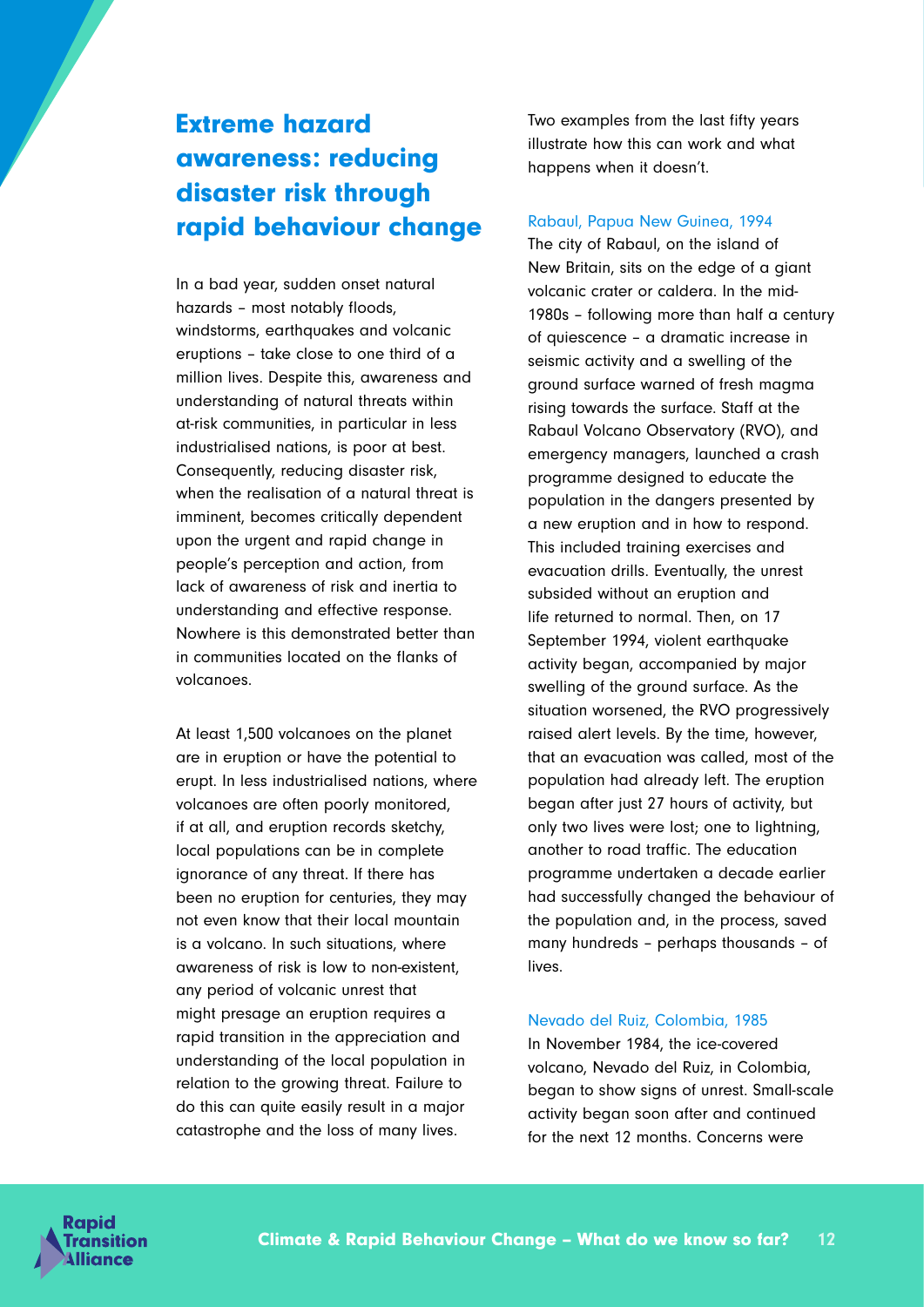raised early on that a larger eruption could melt part of the ice cover, leading to the formation of mudflows capable of reaching the nearest towns. These concerns increased in November 1985, when activity ramped up, and half-hearted attempts were made to alert the local population to the threat. A combination of inertia, local and national politics, poor communication and confused messages meant, however, that most people took little notice. On November

13, when torrents of hot mud poured down the valleys draining the volcano, most people were still in their homes or at work. Three quarters of the population of the town of Armero – more than 23,000 people – lost their lives, along with many hundreds in neighbouring communities. The disaster, which could have been completely avoided by a concerted effort to inform and change the behaviour of the local population, was the second largest volcanic catastrophe of the 20th century.

#### THEORIES OF BEHAVIOUR CHANGE THEORY – A SUMMARY

In the last few decades, changing what people do in relation to behaviour that causes harm, such as smoking, drinking and other addictions, drink-driving, not wearing seat belts, and high risk-taking sexual activity, has been extensively researched. The challenge of improving public health and, in doing so, reducing the burden on the health service, has meant a better understanding of what leads to behaviour change.

Research related to the HIV\AIDS crisis, drew on work looking at such change and summarised four models: the Health Belief Model, the Risk Reduction Model, the Stages of Change, and the Theory of Reasoned Action.21 The first – the Health Belief Model – emphasises the degree to which an issue is perceived in terms of being a serious threat, and the benefits and barriers to action, coupled with the belief of the individual in their ability to act. The weakness of this model is said to be its lack of recognition of the influence of social norms, together with broader environmental and economic influences.

The Risk Reduction Model identifies change as a three-stage process: first recognising and labelling personal behaviour as damaging, then making a commitment to change behaviour before taking action through seeking information, identifying alternatives and following through with actions. A limitation of this approach is its individualism which takes insufficient account of social and cultural issues that might constrain the ability to change.

The Stages of Change model explicitly recognises that behaviour change is a process and the need to address the particular stage that a person (or potentially a society) is at. The five stages are: pre-contemplation, contemplation, preparation for action, and maintenance – initially seen as a linear process, they are now approached as cyclical

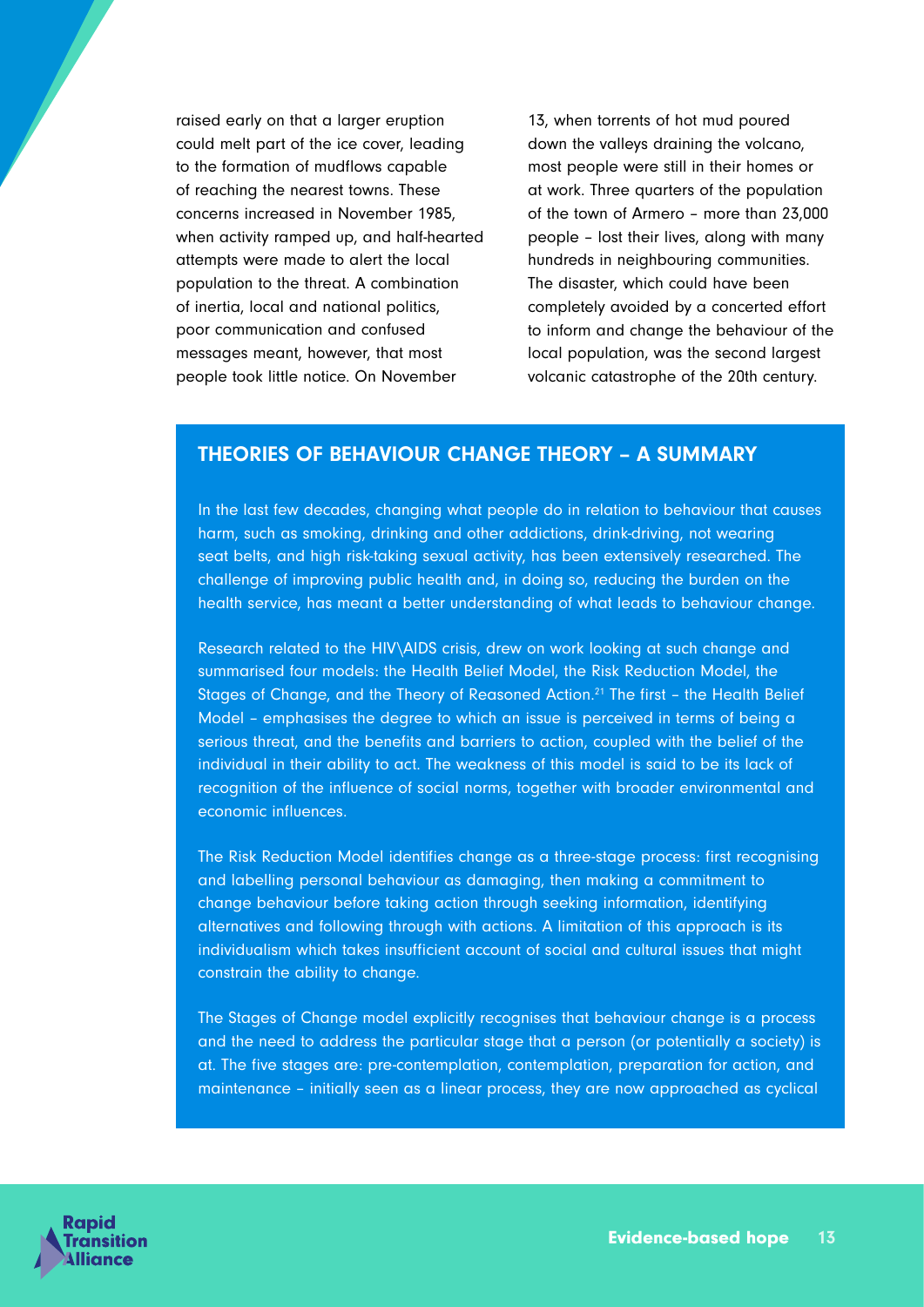in nature. This theory to understand and catalyse behaviour change also insufficiently takes account of the structural reasons why people behave in a certain way, offering a 'descriptive' rather than 'causative' explanation of behaviour.

The Theory of Reasoned Action, more commonly applied in practice as the Theory of Planned Behaviour, assumes a rational basis for behaviour which is under an individual's control – and connects individual beliefs, attitudes and intentions to behave in a certain way. This approach does include the influence of social norms, but again, due to having an individualistic approach, it underplays structural and environmental factors.<sup>22</sup> Also, it can underestimate the degree to which a mandated change in behaviour, such as the introduction of seat belts, can change a belief, rather than a change in belief being a necessary precondition for behaviour change.

The argument that a structural change in a person's environment that promotes a particular behaviour – such as the introduction of local authority recycling – can lead to a change in attitude has long been argued.<sup>23</sup> Hence increased recycling may be interpreted by the person doing it as a cue that they must care about recycling and hence their attitude towards it changes.

But, many policy approaches have been built around so-called 'ABC' models of behaviour change, in which attitudes (A), drive behaviour (B), and hence choices (C).

But where climate change is concerned, the point is made that, typically, 'individuals do not consciously decide to emit carbon. Rather, emissions are associated with the practices and routines of everyday life, from cooking to travelling.'24

In this case, should you live somewhere with poor public transport, or where available energy sources are predominantly fossil fuels or biomass, people will not simply be able to choose alternatives. Similarly, the routines of daily life are often embedded in the use of technologies, materials and systems which individuals have little power to alter. As such:

*'Interpretations of comfort and of the 'need' to heat and cool buildings to a steady 22 degrees C whatever the weather outside are not facts of nature, nor are they simply expressions of individual preference and choice. These issues require opening up discussions regarding the definition of taken for granted needs and the different means by which warmth and welfare, freedom and mobility, and economic and energy security might be achieved in different settings.'25*

The models mentioned above are just four well known ones – but "over 60 sociopsychological models and theories of behaviour have been identified, many of which have been used as the basis for designing and implementing health promotion programmes, with varying success."26

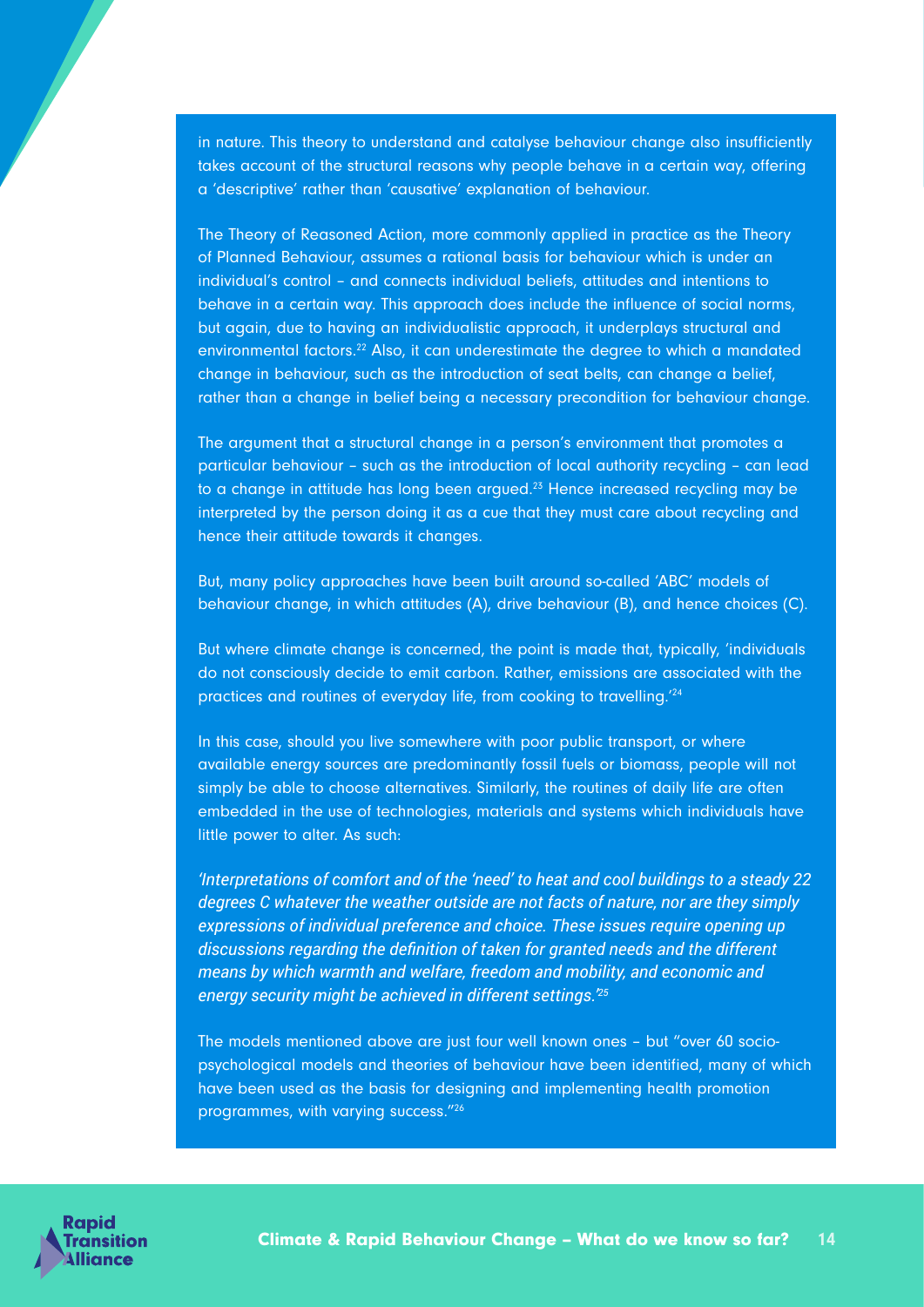



Self-determination theory, for example, proposes that – for lasting behaviour change to be achieved – it is necessary to combine developing a person's skills with employing their intrinsic motivations and reason. In other words, it is a process of change that does not rely on pressure being exerted from the outside, whether in terms of rewards or penalties. Being self-motivated is viewed as more stable and enduring. In this context it is important for a person to see the behaviour as attractive and in line with their values, goals and 'sense of self'.

There are also dangers associated with relying on monetary incentives for behaviour change as this can lower a person's intrinsic motivation: if the reward is reduced or removed, the desired behaviour too can change or stops.<sup>27</sup>

Everybody carries around with them so-called behavioural and normative beliefs which are profoundly influential in what we do. They are referred to as cognitive structures and shape powerfully what we see and accept as 'normal' behaviour, and against which we 'test' or judge the actions of others and ourselves. These structures influence attitudes and set our subjective norms. In turn, the attitudes and norms help form our intentions to behave in a certain way.

More recently the multiple insights of these many models which have stood up empirically and against the test to time, have been synthesised into a 'behaviour change wheel' (see fig), that understands behaviour change in terms of a combination of capability, opportunity and motivation, and the circumstances which shape those three factors. From this, we derive a range of interventions most likely to prove effective in changing behaviours.28 (see table)

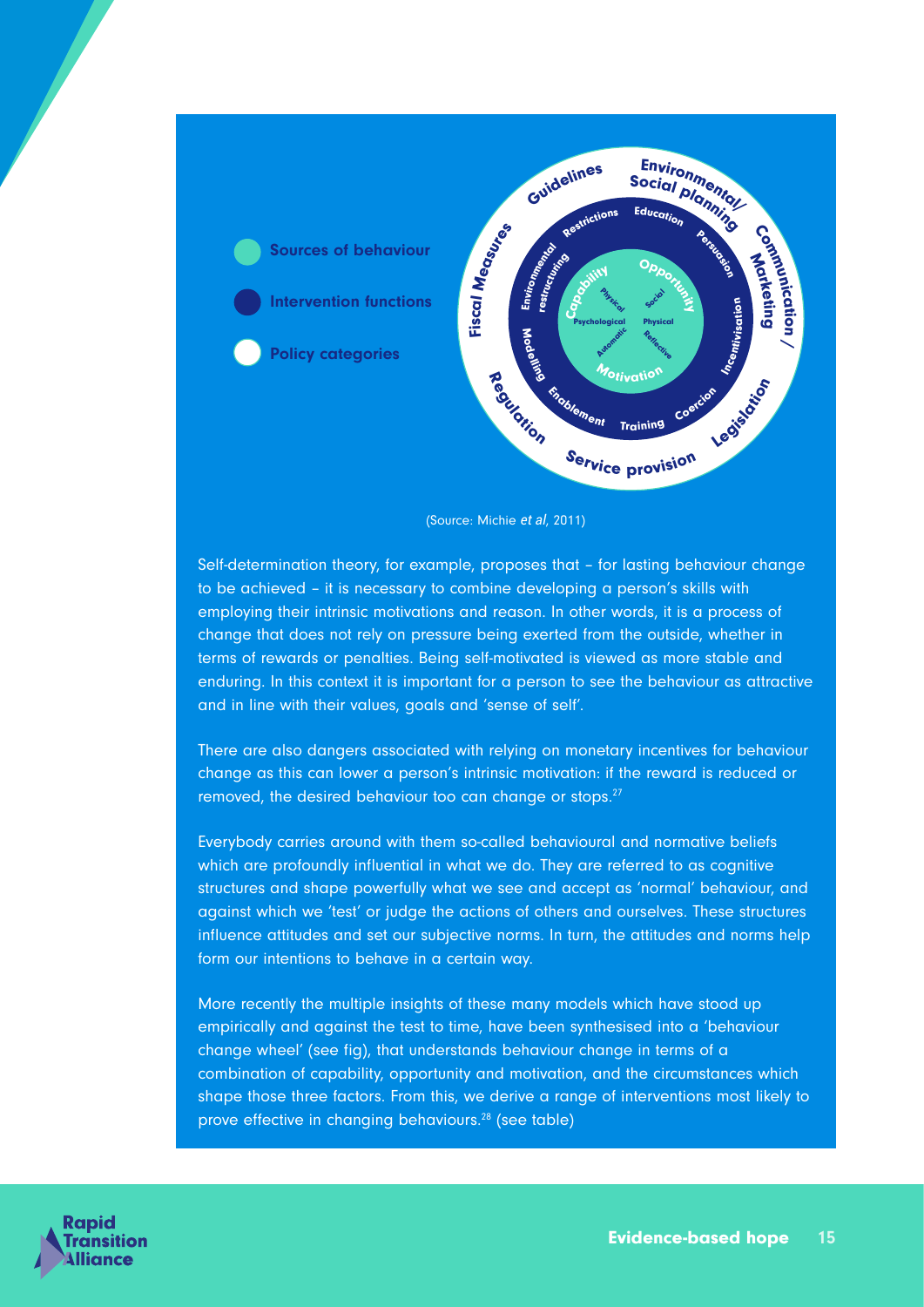| <b>Interventions</b>                                                                | <b>Definition</b>                                                                                                                                                                       | <b>Examples</b>                                                                                                                                                        |  |  |
|-------------------------------------------------------------------------------------|-----------------------------------------------------------------------------------------------------------------------------------------------------------------------------------------|------------------------------------------------------------------------------------------------------------------------------------------------------------------------|--|--|
| <b>Education</b>                                                                    | Increasing knowledge or<br>understanding                                                                                                                                                | Providing information to promote healthy<br>eating                                                                                                                     |  |  |
| <b>Persuasion</b>                                                                   | Using communication to induce positive<br>or negative feelings or stimulate action                                                                                                      | Using imagery to motivate increases in<br>physical activity                                                                                                            |  |  |
| <b>Incentivisation</b>                                                              | Creating expectation of reward                                                                                                                                                          | Using prize draws to induce attempts to<br>stop smoking                                                                                                                |  |  |
| <b>Coercion</b>                                                                     | Creating expectation of punishment<br>or cost                                                                                                                                           | Raising the financial cost to reduce<br>excessive alcohol consumption                                                                                                  |  |  |
| <b>Training</b>                                                                     | <b>Imparting skills</b>                                                                                                                                                                 | Advanced driver training to increase safe<br>driving                                                                                                                   |  |  |
| <b>Restriction</b>                                                                  | Using rules to reduce the opportunity<br>to engage in the target behaviour (or<br>to increase the target behaviour by<br>reducing the opportunity to engage in<br>competing behaviours) | Prohibiting sales of solvents to people<br>under 18 to reduce use for intoxication                                                                                     |  |  |
| <b>Environmental</b><br>restructuring                                               | Changing the physical or social<br>context                                                                                                                                              | Providing on-screen prompts for GPs to<br>ask about smoking behaviour                                                                                                  |  |  |
| <b>Modelling</b>                                                                    | Providing an example for people to<br>aspire to or imitate                                                                                                                              | Using TV drama scenes involving safe-<br>sex practices to increase condom use                                                                                          |  |  |
| <b>Enablement</b>                                                                   | Increasing means/reducing barriers to<br>increase capability or opportunity <sup>1</sup>                                                                                                | Behavioural support for smoking<br>cessation, medication for cognitive<br>deficits, surgery to reduce obesity,<br>prostheses to promote physical activity              |  |  |
| <b>Policies</b>                                                                     |                                                                                                                                                                                         |                                                                                                                                                                        |  |  |
| Communication/<br>marketing                                                         | Using print, electronic, telephonic or<br>broadcast media                                                                                                                               | Conducting mass media campaigns                                                                                                                                        |  |  |
| <b>Guidelines</b>                                                                   | Creating documents that recommend<br>or mandate practice. This includes all<br>changes to service provision                                                                             | Producing and disseminating treatment<br>protocols                                                                                                                     |  |  |
| <b>Fiscal</b>                                                                       | Using the tax system to reduce or<br>increase the financial cost                                                                                                                        | Increasing duty or increasing anti-<br>smuggling activities                                                                                                            |  |  |
| <b>Regulation</b>                                                                   | Establishing rules or principles of<br>behaviour or practice                                                                                                                            | <b>Establishing voluntary agreements</b><br>on advertising <sup>1</sup> [nb: this constitutes<br>'self-regulation', distinct from actual<br>legislation, see next row] |  |  |
| Legislation                                                                         | Making or changing laws                                                                                                                                                                 | Prohibiting sale or use                                                                                                                                                |  |  |
| Environmental/<br>social planning                                                   | Designing and/or controlling the<br>physical or social environment                                                                                                                      | Using town planning                                                                                                                                                    |  |  |
| <b>Service provision</b>                                                            | Delivering a service                                                                                                                                                                    | Establishing support services in<br>workplaces, communities etc.                                                                                                       |  |  |
| (Source: Michie et al, 2011, https://www.ncbi.nlm.nih.gov/pmc/articles/PMC3096582/) |                                                                                                                                                                                         |                                                                                                                                                                        |  |  |

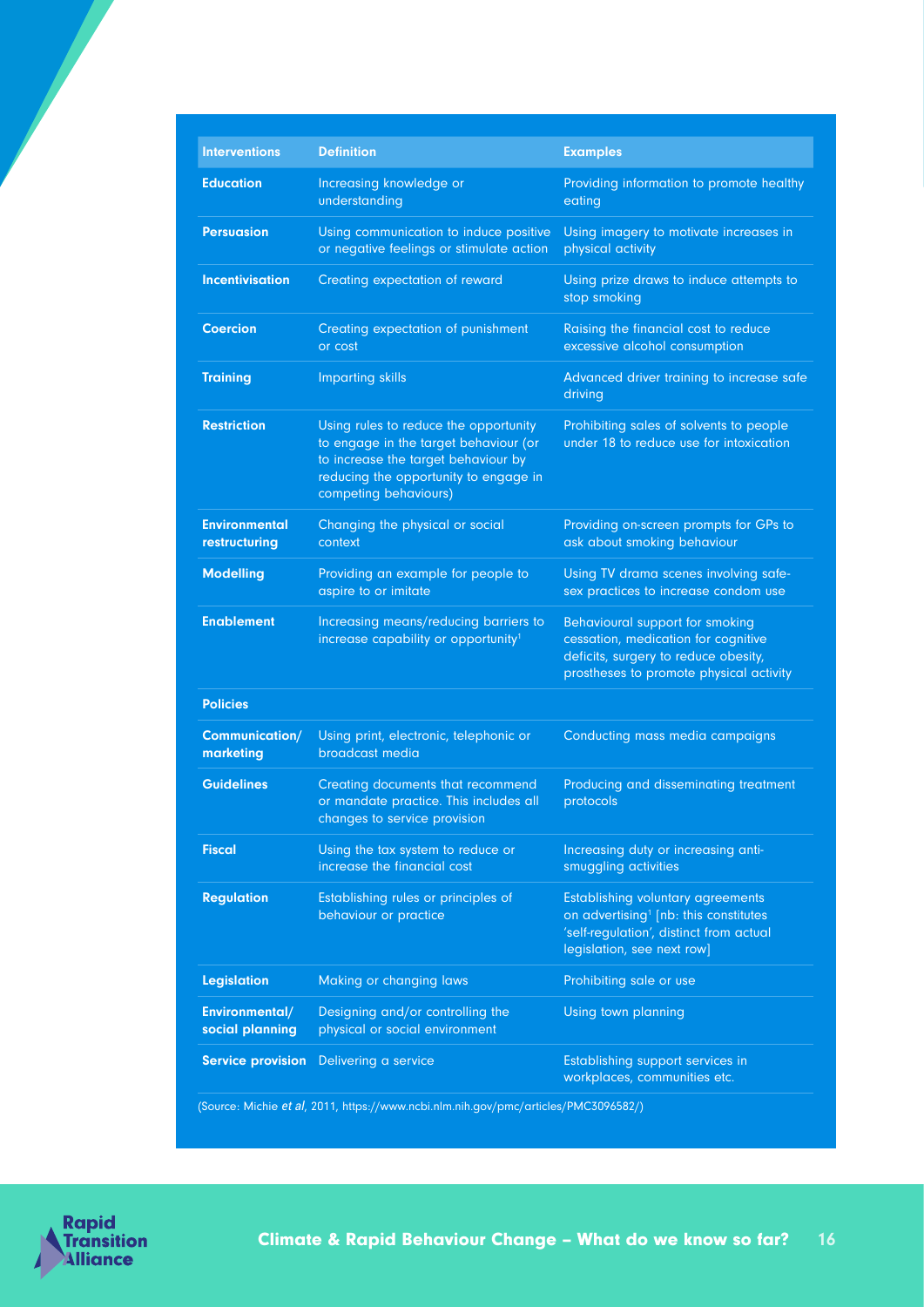# What is working now?

All the well-researched examples discussed above, of concerted strategies aimed at achieving behaviour change, can be credited with both saving and transforming lives. Many have taken effect at the level of society in the course of a few decades and sometimes shorter time.

The scale and speed of change required by the science of climate change is, however, of a different, faster order. We can take encouragement from the realistic possibility of behaviour change based on these case studies, where comprehensive, properly resourced and integrated approaches are taken. But is there anything else that suggests rapid and adequate change can happen?

In the last few years, and in many cases happening too recently for academic research to have 'caught-up' with the shifts, several issues have experienced extremely rapid changes in how they are perceived, in behaviour and in a shift of the 'social norm' surrounding them. It begs the question, is something happening at a larger level that is enabling the process of changing values, norms and behaviours to speed up? Rapid evolutions across communication technologies and social media allow communities of interest to form and express themselves. The speed of information diffusion allows an amplification of 'social contagion' effects. And, a crisis of confidence in mainstream economic models that has persisted since the financial crises of 2007–08 leaves something of an ideological vacuum that new ideas and forms of organisation struggle to fill.

Each, on their own, will have a unique fingerprint of change. And, each may be more or less profound in terms of the change they represent. But taken together, here are a range of recent examples that pose the question of whether the possibility of rapid transition is greater than typically believed in.

# Single use plastics

Like other seemingly indispensable aspects of modern life, such as aviation, the ubiquity of plastics is a very recent phenomenon, itself an example of rapid adoption. The post-war consumer boom of the 1960s in many Northern hemisphere countries brought with it a culture of disposability, short-term convenience and built-in obsolescence. It also coincided with a glut in global oil production and rapid developments in the material science of plastics, an offshoot of the fossil fuel industry. Just a few decades on, the prevalence of plastics, and especially single use plastics, has had huge environmental consequences. Plastics are found in the most remote, inaccessible parts of planet, and incorporated into the bodies of animals throughout the food chain, including people.

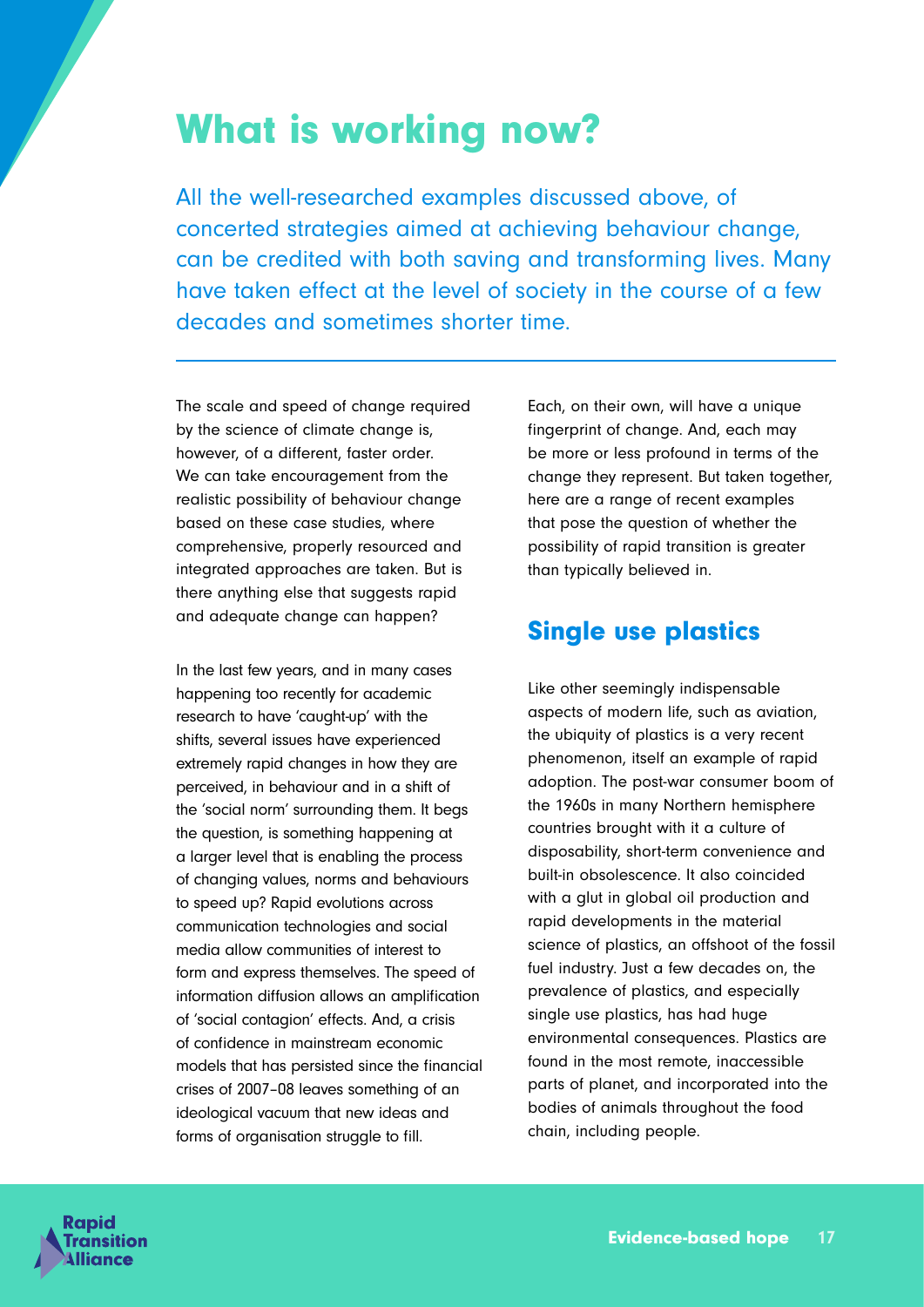In the USA alone, an estimated 500 million plastic straws are thrown away every day. When plastics make their way into the environment they enter the food chain by being eaten by animals. Broken down, and in the form of micro-plastics they are ecologically toxic and lethal to wildlife. One estimate suggests that, by 2050, there will be more plastic in the oceans than fish.

While waste has been an issue of concern for many years, the particular threat of plastics, especially to the marine environment became a major issue after footage screened in a BBC television documentary about the health of the world's oceans. The Blue Planet II programme showed albatrosses feeding ocean blown plastics to their chicks. Other footage by divers of extremely remote oceans saturated with plastic pollution proved shocking to the watching public.

Now there is a backlash and rapid moves to reduce plastics. Single-use plastics in particular have, in a very short period, become suddenly unacceptable. Large retailers such as ASDA and Tesco are moving toward banning plastic bags and fast food outlets like Starbucks and McDonalds are removing plastic straws.

In 2011, Ethiopia banned single use plastic bags. In 2016, Karnataka in India introduced a state-wide ban on plastics. Bags, plates, cups, plastic cutlery and even cling film were banned from use and sale by wholesalers and retailers. Bangladesh has a ban on plastic bags and India's major city, Mumbai, strictly enforces a plastics ban. The ban was

backed up by seizures of illegal plastics. San Francisco in the US banned plastic shopping bags in 2007, plastic water bottles in municipal sites in 2014, and styrofoam in 2016. Beyond major urban centres, the regional coastal town of Penzance announced itself in 2018 as the first UK town to go plastic free.<sup>29</sup> Major retailers everywhere are now under extreme pressure to remove single use plastic packaging.

# Smoking on trains, in pubs and clubs

Unquestioned for many years, when the practice of smoking on public transport, in pubs and public buildings, was banned, it happened overnight. Now many find it hard to even imagine a time when it was acceptable. While the advocates for such public health measures were reviled and resisted by the tobacco lobby for years, when the change came, behaviour altered almost instantly, even in places where smoking appeared to be part of the fabric of a local culture, like in the café scene in fashionable Paris where a Gauloise was an everyday accessory to intellectual life, behaviour changed at the stroke of legislation being passed.

# 'Manels'

In a bid to challenge sexism in working life, and in particular sectors like business and academia where conference-going is common, a blog called 'all male panels' invited people to submit pictures or notices of conference line-ups that were all male. It was done with humour – under an ironic title reading 'Congrats, you have

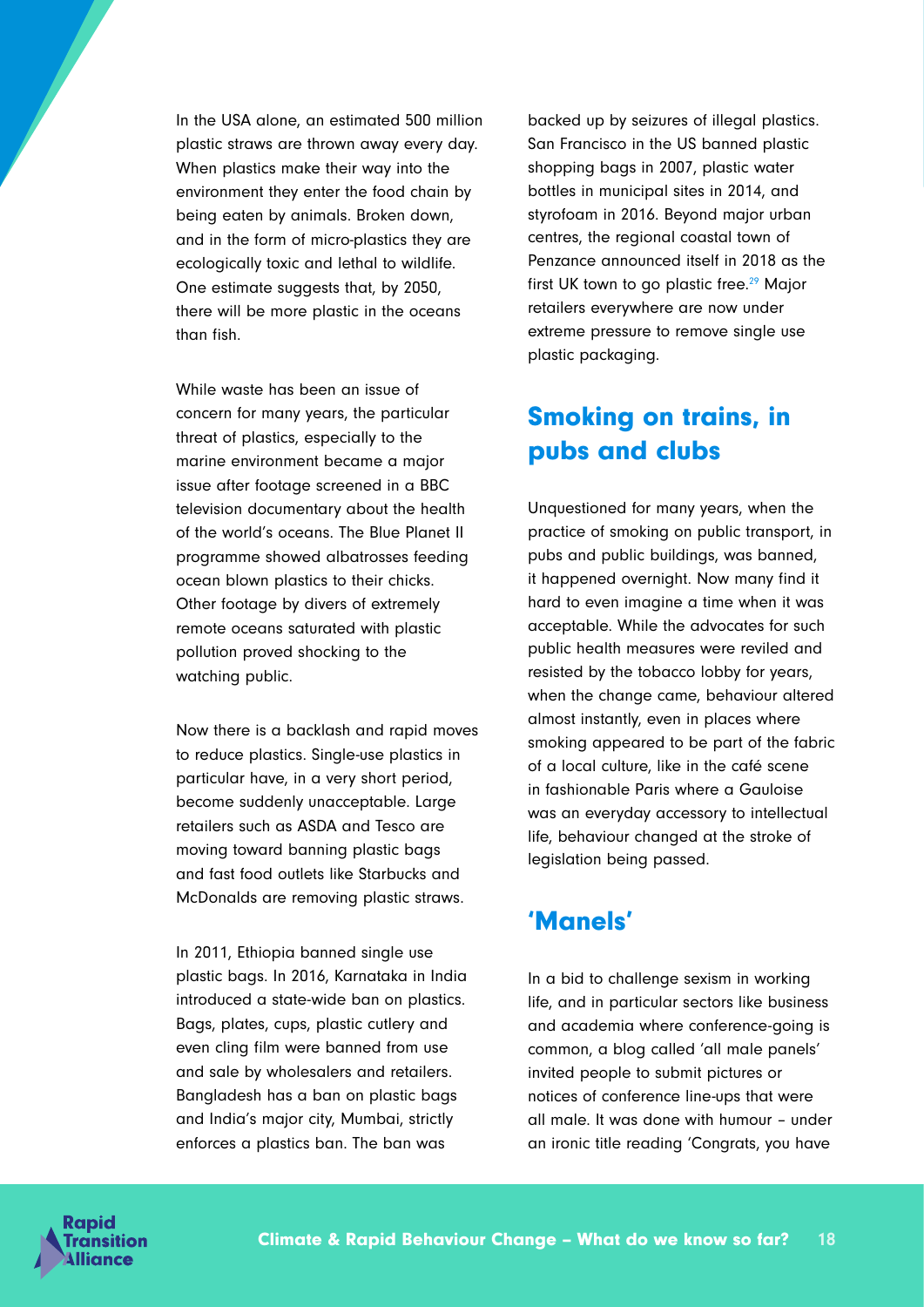an all-male panel!' each post includes a small picture of the macho Baywatch actor David Hasselhof giving the thumbs up – and the intention to embarrass conference organisers to change.

Awareness of the initiative spread virally and quickly. By calling out a problem simply and making it visible, in such a way that people started to notice and look for examples, very rapidly it became unacceptable to organise events with male-only panels. In the academic world, the public and voluntary sector, it is now almost unthinkable.

# Men-only clubs and functions

Men-only clubs, once common, and now almost extinct. But male-dominated social environments still persist. One such example is elite, high net worth individual charity fundraising by organisations like the Presidents Club. But a single expose by a journalist at the UK's *Financial Times*, which exposed the toxic masculinity and brazen sexism of their events, brought an end to the event and the organisation. Daylight had brought about a sudden change with implications for all such similar events. They had overnight become unacceptable.

### #MeToo

The #MeToo movement, launched in the wake of revelations about systemic sexual abuse in the film industry, and in the context of the election of a US President who had openly boasted about his own

abusive behaviour towards women, had a rapid domino effect leading numerous other allegations of abuse surfacing. In reaction, many large companies and institutions were compelled to address their policies and procedures both to do with gender equality, and for reporting and tackling abuse. Long-established and systemic patterns of behaviour were suddenly called into question with behaviour change an acknowledged priority.

# LGBTQ

Awareness of the discrimination and abuse faced by transgender people has also undergone a rapid change and, with it, there has been a rise in the recognition by the media and institutions of the need for active policies to prevent misrepresentation and prejudice, whether explicit or implicit. As with several of the issues mentioned here, it is not they are new, or that there have not been long-standing campaigns to change attitudes and the prejudiced behaviour of organisations and individuals, but a moment arose in which a rapid shift occurred.

One indication of the shift is the reporting of abuse, with one in three people identifying as transgender reporting abuse in a 12 month period in 2017. Another sign of greater awareness and recognition is the number of people referred the specialist Gender Identity Development Service (GIDS) run by the NHS. It helps young people experiencing difficulties with their gender identity and, in 2009, received 97 referrals. By 2017, that number had risen to around 2,600.

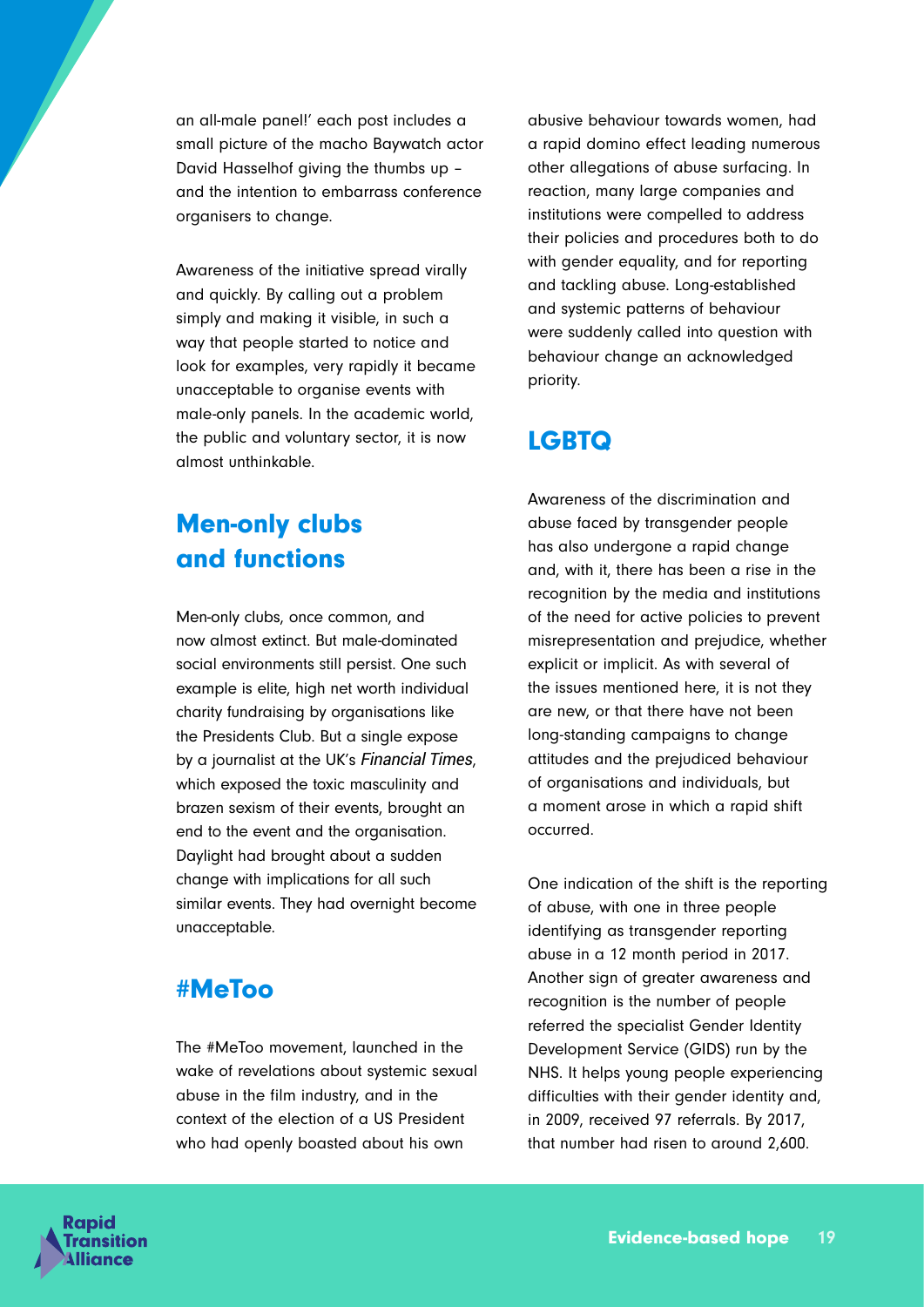Over a three year period, referrals rose by 103%, 42% and 29%.

# The vegans have landed

Concern about health and the environment has seen a significant and rapid rise in the number of people in the UK switching to plant-based diets, with an upward spike in particular for people identifiying as vegan. Veganuary was launched in 2014, with 3,300 people signing up; by 2016, there were 23,000 participants, then 59,500 in 2017, and a staggering 168,000 in 2018 – and these are just the numbers that signed up officially online.

In 2016 the Vegan Society estimated that there were just over half a million vegans over the age of 15 in Britain. Research published in Spring 2018 saw that number leap to 3.5 million. Long derided as an almost comic minority, there was a sense in which, in the UK, the vegans had landed in the mainstream.<sup>30</sup>

### Disposable coffee cups

At the same time as a sudden change of attitude is making plastic straws unacceptable, disposable coffee cups too are attracting negative attention, with many more people carrying reusable cups and some coffee chains planning to change or actively encouraging the shift with financial incentives to customers. An estimated 2.5 billion such cups are thrown away in the UK each year. Pioneering a change, coffee shop chain, the Boston Tea Party, with 22 outlets across South West England, introduced a ban on single use cups on 1 June 2018. In the first month, it estimated saving 17,500 waste cups from being thrown away. It expected, and experienced, an initial drop in sales, but implemented the policy as being 'the right thing to do.'

# Questions and lessons: where next?

First, and most importantly, the lesson of recent history is that rapid change in damaging behaviour is possible. Very quick shifts in social norms seem to be increasingly in evidence. Even where they may have been decades in the making, attitudinal changes driving different behaviour appear to be catching people by surprise with their swift acceptance in the cultural mainstream. While that may seem paradoxical, there is never a guarantee that issues which have been of great concern and the subject of activism for long periods will triumph by winning the argument for change. Yet concerns as diverse as transgender discrimination and plastics waste seem to have done just that.

The relevance of this is that measures focused on behaviour change have been very much marginalised in the mix of policies considered for tackling climate change, due typically to political nervousness. But now, as well as classic economic tools such as pricing and investment incentives for lower carbon energy, climate researchers like those at the Mercator Research Institute on Global Commons and Climate Change, led by the Potsdam Institute for Climate Impact

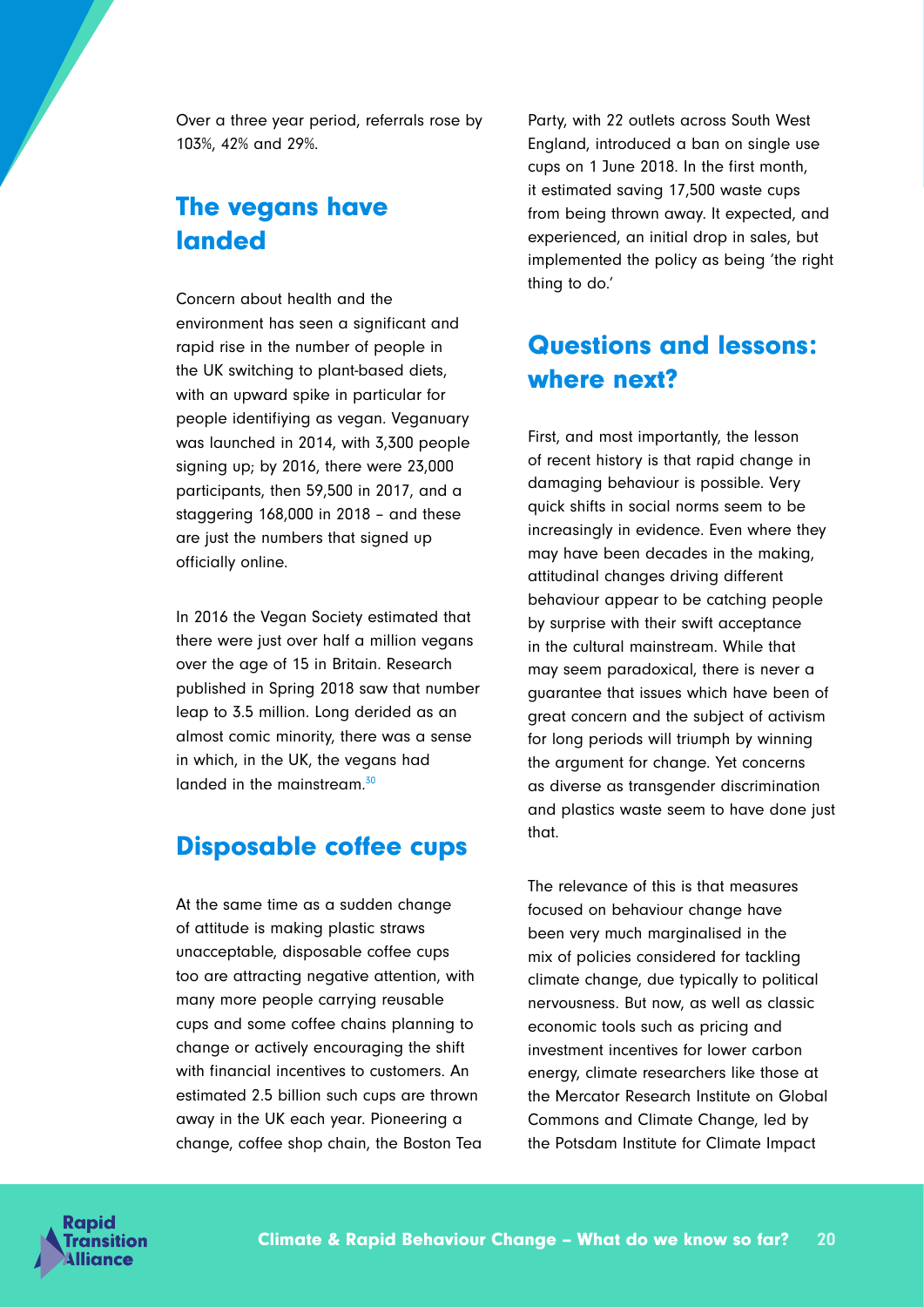Research, are concluding that behaviour or 'lifestyle' changes represent one the next most efficient pathways to lower carbon emissions. $31$ 

This matters, because relying on price alone is limited where high-emission behaviour is not greatly responsive to price – such as with business flying – and also because relying too heavily on price to change behaviour can, in many circumstances be highly regressive, disproportionately disadvantaging low income households.

It matters too because one of the clearest insights from the recent histories of behaviour change is that 'nudge' approaches are revealed to be highly inadequate.32 Comprehensive approaches are needed involving a mixture of regulation, awareness raising, education, incentives and a mix of support from friends, family, peers and other services.

It is also the case that fairly simple insights from behavioural psychology can have large effects. For example, research by Arizona State University revealed the power of how social norms can drive behaviour change, revealing that hotel towel reuse increased by 36% when, instead of prompting customers with a card on the environmental benefits of reuse, a card was used stating that "most people" reuse.

Language also proved key in research that showed how, merely by changing a few words of description on a menu, significantly more people chose more environmentally friendly, and lower carbon, plant-based menu options.

In this case, again, instead of words emphasising the ethical credentials of the dish, or calling them vegan, healthy or vegetarian, people were persuaded by language focused on flavour or the cultural associations of the food.

Such observations seem to illustrate the way in which people may not behave in a logical, linear fashion, but that patterns are discernible which can also be quite predictable. Insights from the field, already applied heavily by commercial organisations, are being introduced by campaigners for economic rights and social justice.<sup>33</sup> Whole organisations have been set up dedicated to broadening the uptake of insights on behaviour change.<sup>34</sup>

Lessons from the examples of behaviour change given here include that:

- A Rapid behaviour changes are possible, with consistent investment, clear understanding of risks, a reasonable consensus of what needs to happen and the right conditions.
- **A Rapid moments of change tend to** have considerable momentum built behind them.
- The science of knowing what to do to produce a specific outcome is often multi-faceted and interdisciplinary.
- Even effective interventions to achieve behaviour change, executed across the board, won't produce the scale and speed of outcome needed to hit climate targets if not complemented by the right policies and the kind of systems that allow people to learn and adapt over time.

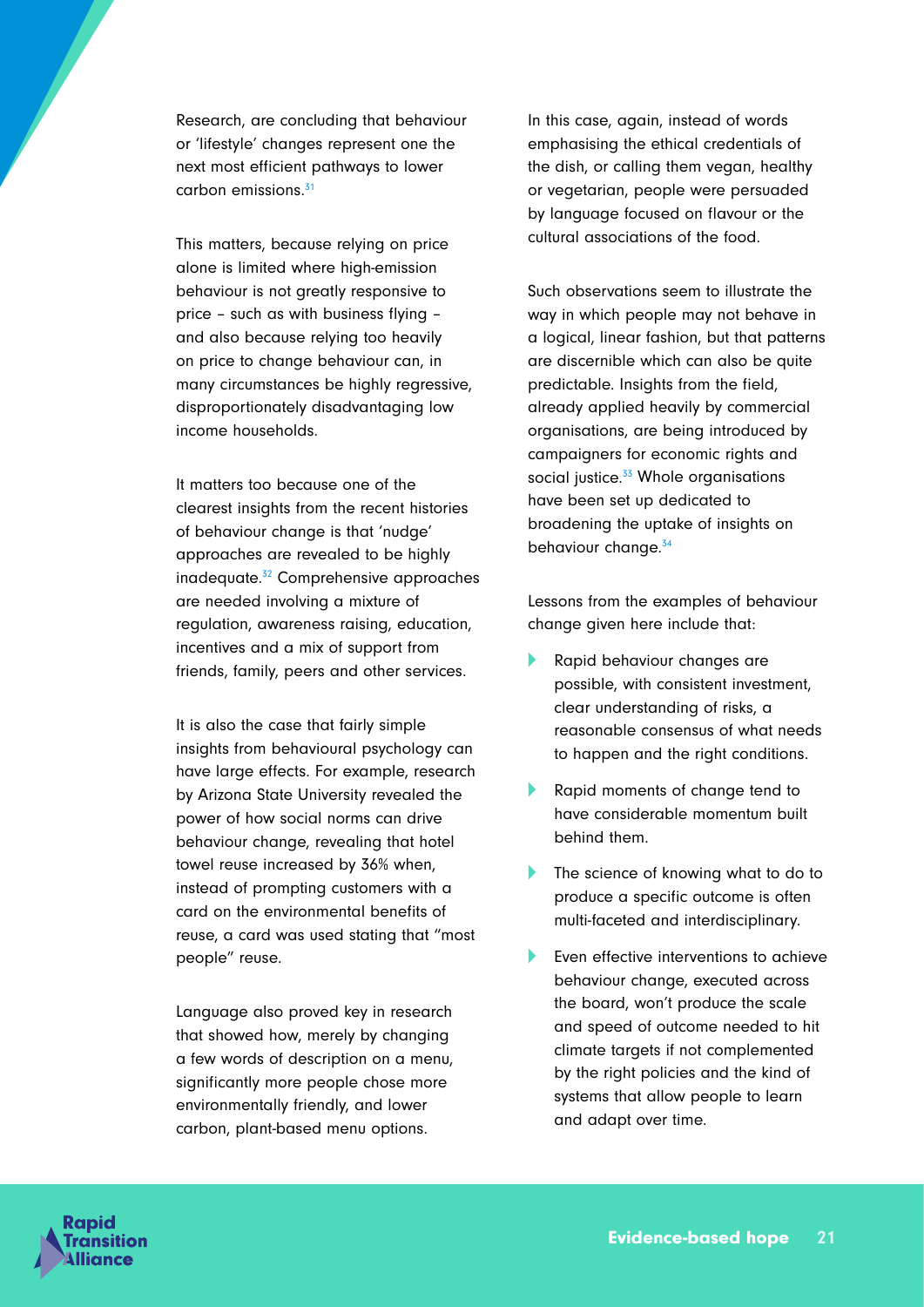**Behavioural interventions alone will** not deliver fair and rapid transitions. Structural change is needed too. That is not to say that everything has to change at once or in a linear fashion beyond the realms of possibility. Different people and social groups have to try different things at different times, according to their position and power to generate change.

The paradox of the contemporary human condition is that, even as we cling to the familiar and find comfort in habit and

tradition, we constantly transform our cultures and surroundings. As a species we can both fear change and yet be remarkably gifted at making it happen. Metamorphosis is, after all, a natural phenomenon. Human activity is triggering a rapid and life threatening change to our climate. The challenge now is whether those best positioned to alter that course can make changes as quickly. History and recent experience suggests they can. Circumstances may even now be making rapid change more possible.

Written by: Andrew Simms, New Weather Institute, Research Associate, School of Global Studies, University of Sussex & Rapid Transition Alliance.

With thanks to: Prof Peter Newell, University of Sussex, Prof Bill McGuire, University College London, Nathan Oxley, STEPS Centre at the Institute of Development Studies, Dr Phillipa Coan, Stride.

# **Endnotes**

- <sup>1</sup> Scoones, I. M. Leach and P. Newell (2015) *The Politics of Green Transformations* Abingdon: Routledge.
- <sup>2</sup> Smoking is estimated to cost the UK around £13.8 billion annually
- <sup>3</sup> *Scientific American* (26 October 2015) Exxon Knew about Climate Change almost 40 years ago
- <sup>4</sup> Geoffrey Supran and Naomi Oreskes (2017) *Assessing ExxonMobil's climate change communications (1977–2014),*  [Environmental Research Letters,](http://iopscience.iop.org/journal/1748-9326) [Volume 12](http://iopscience.iop.org/volume/1748-9326/12), [Number 8](http://iopscience.iop.org/issue/1748-9326/12/8)
- <sup>5</sup> [https://www.gov.uk/government/publications/health-matters-smoking-and-quitting-in-england/smoking-and-quitting-in](https://www.gov.uk/government/publications/health-matters-smoking-and-quitting-in-england/smoking-and-quitting-in-england)[england](https://www.gov.uk/government/publications/health-matters-smoking-and-quitting-in-england/smoking-and-quitting-in-england)
- <sup>6</sup> <https://www.theguardian.com/society/2014/oct/07/smoking-falls-lowest-level-uk-recording-started-1940s>
- <sup>7</sup> ONS (2006) Health Statistics Quarterly [file:///C:/Users/oem/Downloads/hsq32-smoking\\_tcm77-141630.pdf](file:///C:/Users/oem/Downloads/hsq32-smoking_tcm77-141630.pdf)
- <sup>8</sup> Hammond, David *et al.* (2007) Text and Graphic Warnings on Cigarette Packages, *American Journal of Preventive Medicine*, Volume 32, Issue 3, 202–209
- Source: Public Health England
- <sup>10</sup> World Health Organisation (2015) *Global status report on road safety 2015.* http://www.who.int/violence\_injury [prevention/road\\_safety\\_status/2015/en/](http://www.who.int/violence_injury_prevention/road_safety_status/2015/en/)
- <sup>11</sup> Centres for Disease Control and Prevention (accessed May 2018) Road Traffic Injuries and Deaths A Global Problem <https://www.cdc.gov/features/globalroadsafety/index.html>

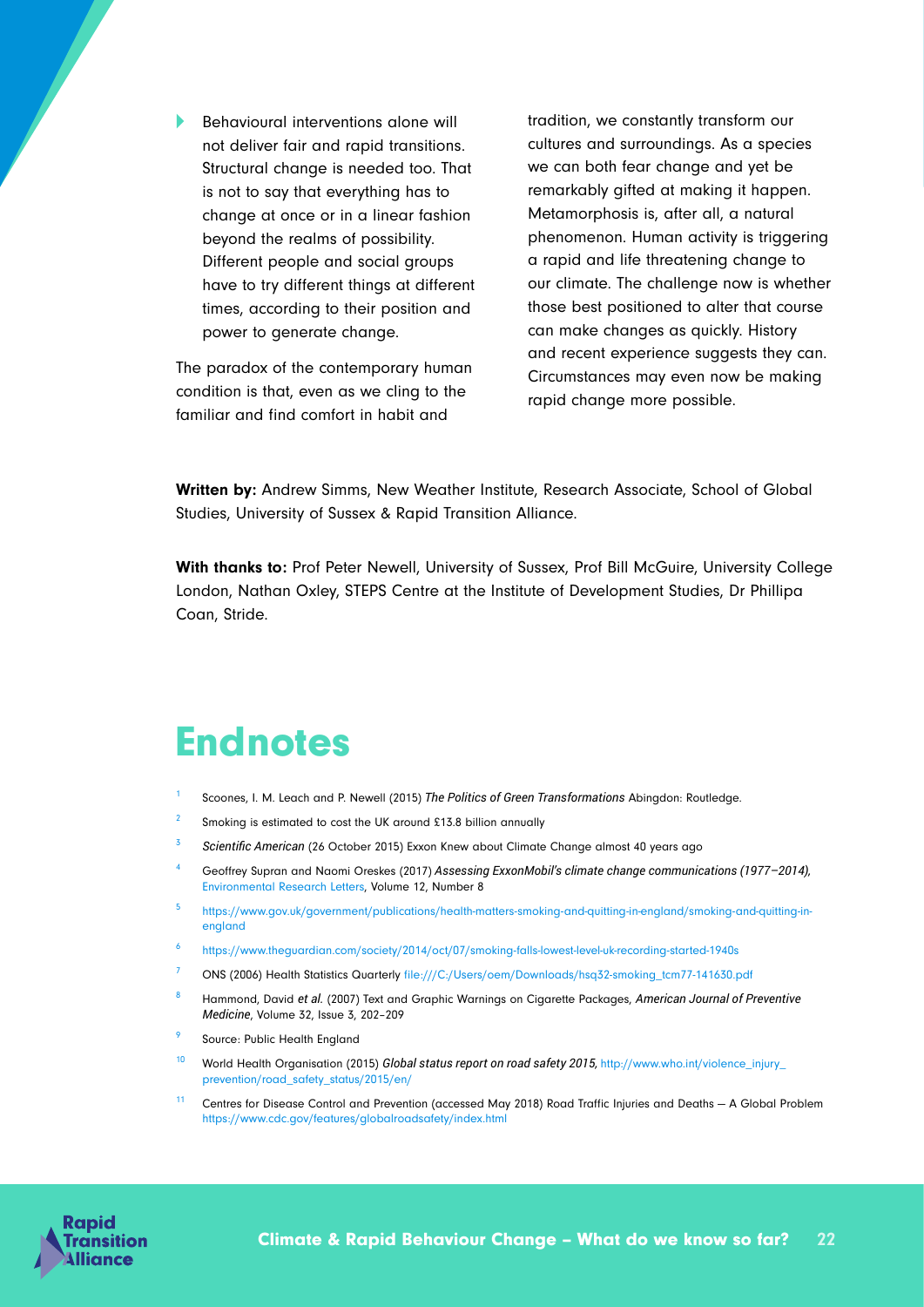- <sup>12</sup> UK official road statistics accessed at: [https://assets.publishing.service.gov.uk/government/uploads/system/uploads/attachment\\_data/](https://assets.publishing.service.gov.uk/government/uploads/system/uploads/attachment_data/file/611304/annual-road-traffic-estimates-2016.pdf) [file/611304/annual-road-traffic-estimates-2016.pdf](https://assets.publishing.service.gov.uk/government/uploads/system/uploads/attachment_data/file/611304/annual-road-traffic-estimates-2016.pdf)
	- <https://www.gov.uk/government/publications/annual-road-fatalities>
- <sup>13</sup> UK official road statistics accessed at: [https://assets.publishing.service.gov.uk/government/uploads/system/uploads/attachment\\_data/](https://assets.publishing.service.gov.uk/government/uploads/system/uploads/attachment_data/file/611304/annual-road-traffic-estimates-2016.pdf) [file/611304/annual-road-traffic-estimates-2016.pdf](https://assets.publishing.service.gov.uk/government/uploads/system/uploads/attachment_data/file/611304/annual-road-traffic-estimates-2016.pdf)
- <sup>14</sup> Rospa (2018) *A History of Road Safety Campaigns: Drink Drive, Seat Belts and Speeding* [https://www.rospa.com/rospaweb/docs/](https://www.rospa.com/rospaweb/docs/advice-services/road-safety/history-road-safety-campaigns.pdf) [advice-services/road-safety/history-road-safety-campaigns.pdf](https://www.rospa.com/rospaweb/docs/advice-services/road-safety/history-road-safety-campaigns.pdf)
- <sup>15</sup> World Health Organisation (2018) *HIV/AIDS Key Facts* <http://www.who.int/news-room/fact-sheets/detail/hiv-aids>
- <sup>16</sup> *Ibid.*
- <sup>17</sup> *Ibid.*
- <sup>18</sup> *Ibid.*
- <sup>19</sup> Public Health England Social Marketing Strategy 2017 to 2020
- <sup>20</sup> EUFIC accessed at:<https://www.eufic.org/en/healthy-living/article/motivating-behaviour-change>
- <sup>21</sup> Behavior Change A Summary of Four Major Theories (1996/2002) Behavioral Research Unit, Family Health International. [https://www.fhi360.org/sites/default/files/media/documents/Behavior%20Change%20%E2%80%93%20A%20Summary%20of%20Four%20](https://www.fhi360.org/sites/default/files/media/documents/Behavior%20Change%20%E2%80%93%20A%20Summary%20of%20Four%20Major%20Theories%20%281996%29.pdf) [Major%20Theories%20%281996%29.pdf](https://www.fhi360.org/sites/default/files/media/documents/Behavior%20Change%20%E2%80%93%20A%20Summary%20of%20Four%20Major%20Theories%20%281996%29.pdf)
- <sup>22</sup> Elizabeth Shove (16 November 2009) Going beyond the ABC of climate change policy, *The Guardian*  <https://www.theguardian.com/climate-change-and-you/beyond-abc-climate-change-policy>
- <sup>23</sup> Bem, D. J. (1972) Self-perception theory. In L. Berkowitz (ed), *Advances in experimental social psychology*, (Vol. 6. pp. 1–62), New York: Academic Press.
- <sup>24</sup> Shove, E. (2010) 'Beyond the ABC: climate change policy and theories of social change', *Environment and Planning A* (42): 1273–1285.
- <sup>25</sup> Peter Newell, Elizabeth Shove et al (2015) Governance traps in climate change politics: re-framing the debate in terms of responsibilities and rights, WIREs Climate Change 2015. doi: 10.1002/wcc.356
- $26$  Motivating behaviour change (2014) The European Food Information Council
- <sup>27</sup> Frey, B. (1993). Motivation as a limit to pricing. *Journal of Economic Psychology*, *14*, 635–664.
- $28$  Susan Michie, Maartje M van Stralen, Robert West; The behaviour change wheel: A new method for characterising and designing behaviour change interventions, *Implementation Science* 2011 6:42<https://doi.org/10.1186/1748-5908-6-42>
- <sup>29</sup> The Guardian (18 July 2018) [https://www.theguardian.com/environment/2018/jul/18/penzance-britains-first-ever-plastic-free-town](https://www.theguardian.com/environment/2018/jul/18/penzance-britains-first-ever-plastic-free-town-cornwall)[cornwall](https://www.theguardian.com/environment/2018/jul/18/penzance-britains-first-ever-plastic-free-town-cornwall)
- <sup>30</sup> *The Independent*, 3 April 2018, Number of Vegans Soars to 3.5 Million Survey Finds; https://www.independent.co.uk/life-style/foodand-drink/vegans-uk-rise-popularity-plant-based-diets-veganism-figures-survey-compare-the-market-a8286471.html
- 31 Christoph Bertram, Gunnar Luderer, Alexander Popp, Jan Christoph Minx, William F. Lamb, Miodrag Stevanović, Florian Humpenöder, Anastasis Giannousakis, Elmar Kriegler (2018): *Targeted policies can compensate most of the increased 1 sustainability risks in 1.5°C mitigation scenarios.* Environmental Research Letters. DOI: 10.1088/1748-9326/aac3ec

[https://www.mcc-berlin.net/en/media/press-information/press-release-detail/article/climate-targets-and-sdgs-achievable-together-with](https://www.mcc-berlin.net/en/media/press-information/press-release-detail/article/climate-targets-and-sdgs-achievable-together-with-smart-policy-mix.html)[smart-policy-mix.html](https://www.mcc-berlin.net/en/media/press-information/press-release-detail/article/climate-targets-and-sdgs-achievable-together-with-smart-policy-mix.html)

<http://iopscience.iop.org/article/10.1088/1748-9326/aac3ec>

- <sup>32</sup> Alan Warde, University of Manchester (2013) *Sustainable Consumption and Behaviour Change* [https://discoversociety.org/2013/10/01/](https://discoversociety.org/2013/10/01/sustainable-consumption-and-behaviour-change/) [sustainable-consumption-and-behaviour-change/](https://discoversociety.org/2013/10/01/sustainable-consumption-and-behaviour-change/)
- <sup>33</sup> BOND (2016) <https://www.bond.org.uk/news/2016/08/six-behavioural-psychology-tips-for-effective-campaigns>
- <sup>34</sup> BehaviourChange.org accessed at:<http://behaviourchange.org.uk/about>